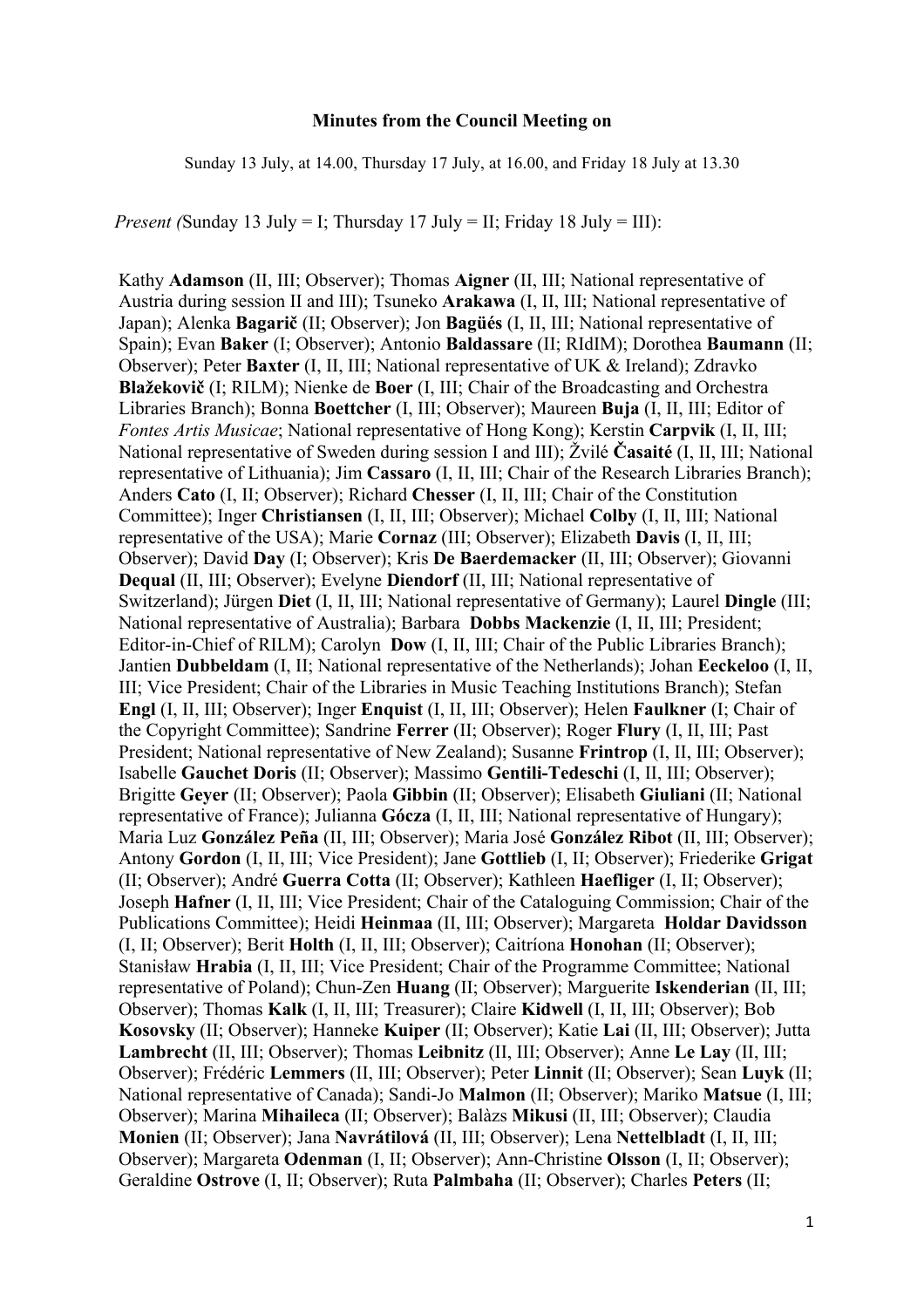Observer); Suzana **Petrášková** (II, III; Observer); Virginija **Pleskiene** (I; Observer); Debra **Pring** (II; Observer); Svea **Pärsimägi** (II, III; Observer); Viida **Raag** (II, III; Observer); Ilvi **Rauna** (II, III; Observer); Patrizia **Rebulla** (I; Observer); Rupert **Ridgewell** (I, II, III; Chair of the Bibliography Commission); Katre **Riisalu** (II, III; Observer); Federica **Riva** (I, II; National representative of Italy); John **Roberts** (I, II, III; Observer); Frida **Røsand** (I, II, III; National representative of Norway); Chris **Scobie** (II; Observer); Darwin **Scott** (I; Observer); Evabritt **Selén** (I, II; Observer); Alla **Semenyuk** (II; Observer); Martie **Severt** (I, II, III; Past Past President; Chair of the Outreach Committee); Zoja **Seyčová** (II, III; National representative of the Czech Republic); Maria **Sheherbakova** (I; Observer); Pia **Shekhter** (I, II, III; Secretary General); David **Sommerfield** (II; Observer); Marie-Gabrielle **Soret** (I, II, III; Chair of Archives and Music Documentation Centres Branch); Birgitta **Sparre** (II; National representative of Sweden during session II); Annika **Stemshorn** (III; Observer); Juliane **Streu** (II; Observer); Musse Magnussen **Svare** (II; Observer); Geoff **Thomason** (I, II, III; Chair of the Commission on Service and Training); Pam **Thompson** (II, III; Chair of the Advocacy Committee); Yasuko **Todo** (II; Observer); Tiina **Tolonen** (I, II, III; National representative of Finland); Judy **Tsou** (I; III; Observer); Jaakko **Tuohiniemi** (II; Observer); Carolin **Unger** (I; Observer); Kaie **Vigipuu-Kreintaal** (II, III; National representative of Estonia); Olivia **Wahnon de Oliveira** (II, III; Observer); Marta **Walkusz** (III; Observer); Jennifer **Ward** (I, II, III; Web Editor) ; Mary **Wedgewood** (I, II, III; Observer); Wibke **Weigand** (II, III; Observer); Barbara **Wiermann** (I, II, III; Observer); Sebastian **Wilke** (I, II; Observer); **Wu** Pei-Jung (II; Observer)

#### 1. Welcome and Apologies

The President, Barbara Dobbs Mackenzie, welcomed everybody to Antwerp and to the Council meeting. She acknowledged the hard and excellent preparatory work done by the organizing committee and was looking forward to an exciting week. The President explained who was a member of Council and who had the right to vote. Council approved countries with fewer than ten members with a designated representative present being allowed to vote. After gaining approval from the Council members to allow observers to speak the President opened the meeting.

There were no apologies.

2. Matters arising from the minutes of the 2013 Council meeting in Vienna.

The minutes were published on the IAML website by the Secretary General with an announcement on IAML-L. There were no matters arising.

#### 3. President's report

The President started her report by thanking the Board members for their individual and collective efforts. She was amazed by the hard work that was carried out during the year. The President especially thanked the Secretary General, the Past President and the Treasurer for their support during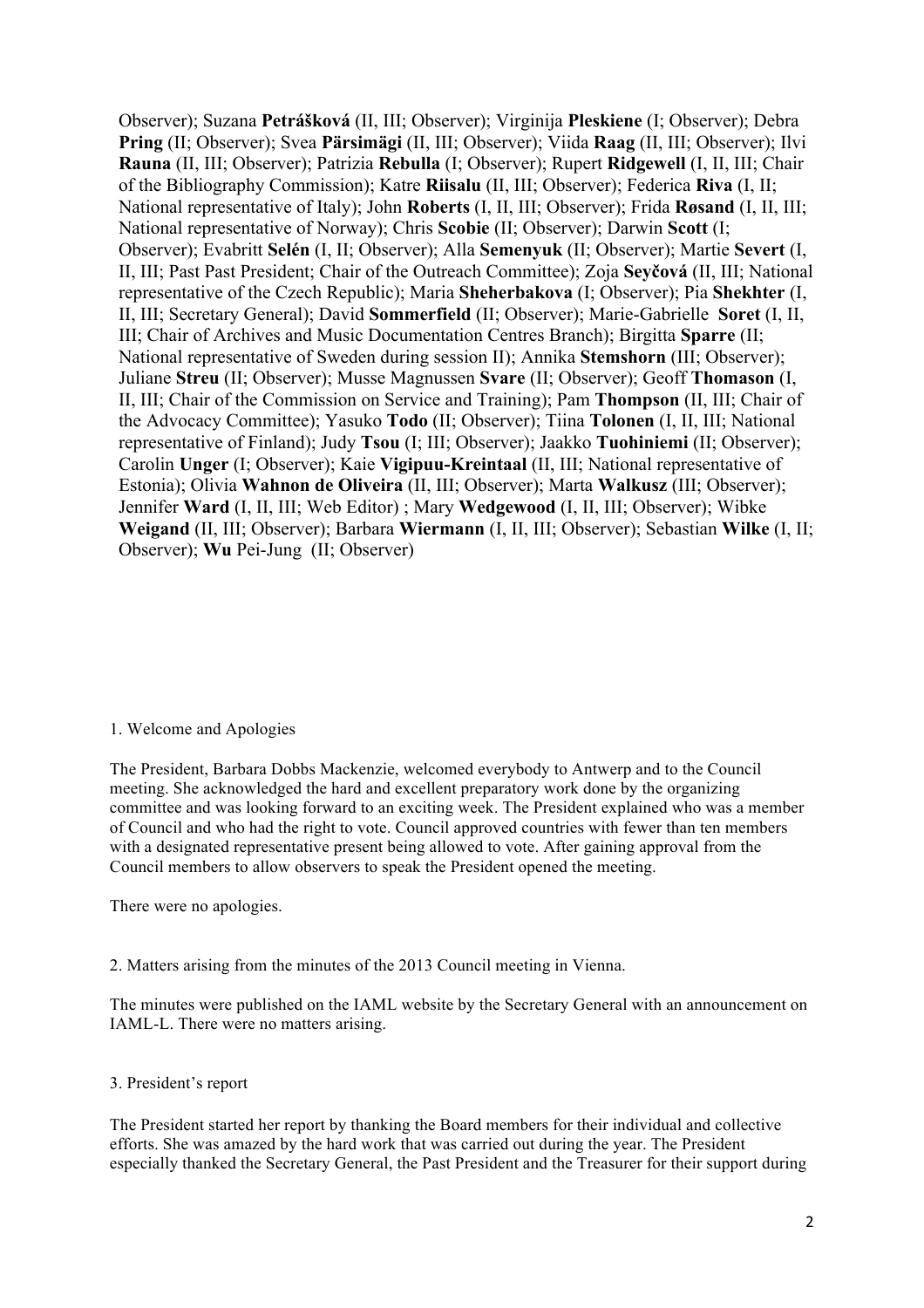her first year as President of IAML. She continued to thank the organizing committee, led by Jan Dewilde, as well as the Programme Committee, chaired by Stanisław Hrabia

The work of the Association proceeded at quite a pace since the last conference in Vienna. The President started by presenting the work of the Constitution Reform Committee, which consisted of Richard Chesser, Roger Flury, Catherine Massip, Geraldine Ostrove, Pia Shekhter, Barbara Wiermann and herself. In addition, John Roberts and Jan Guise from the previous Ad hoc Committee joined the group. Richard Chesser very ably chaired the Committee and the proposal for the revised documents (the Constitution and the Rules of Procedure) reached the Secretary General six months before the coming General Assembly, in accordance with the IAML Constitution. The revisions were then translated into German by Barbara Wiermann, Thomas Kalk and Andreas Odenkirchen. Catherine Massip made the French translation. The President thanked the translators for their work. This was a major undertaking considering the length of the documents and the importance of the details. The revised versions of the Constitution and the Rules of Procedure, along with a summary and an explanation,were shared with the membership on IAML-L and the website three months in advance of the General Assembly, as stipulated by the IAML Constitution.

The IAML web team, consisting of Stefanie Hundsberger (Web Editor), Astrid Evasdotter Smith and Jennifer Ward (Assistant Web Editors), Gabriele Gamba (Webmaster) along with Antony Gordon (Co-Chair of the Publications Committee) and Jutta Lambrecht (previous Chair of the Publications Committee),was working with Web Designer Göran Lind on a new website for IAML. The website was designed to work across mobile and desktop platforms. The team also was very active on the current Website, as well as on Twitter and Facebook. We now have 211 followers on Twitter and 192 "likes" on Facebook. The President especially recognized Jennifer Ward's many efforts, in particular the "IAML News: Friday Edition", which was a great addition to our communications. She encouraged all members to get involved. It was a very important way of increasing the Association's visibility and raising our voice on relevant issues. She was also aware of the fact that the majority of the IAML members were not present at the conference. It would be very good if we could make them feel included with the help of social media.

Gabriele Gamba had a great deal of work to do with transferring the website from Massimo Gentili-Tedeschi's server to a commercial website host in Iceland. The transfer was recently completed. Both Massimo Gentili-Tedeschi and Gabriele Gamba were thanked.

The Board learned many things from the 300 responses to the conference survey after the Vienna conference. Joseph Hafner presented the results on the IAML website. The President announced that there would be another survey following the conference in Antwerp and asked everybody to take the time to fill it in.

The President thanked the Editor of IAML's journal *Fontes Artis Musicae*, Maureen Buja, for her diligent work. Maureen Buja will be stepping down from the editorship at the end of 2015 after ten years in this role. Interviews for a new editor have already taken place in Antwerp.

The Chair of the Publications Committee (printed matter), Joseph Hafner and the President were presently working with the distributors of all the online full-text aggregations in which *Fontes* appeared, to review contract terms and usage statistics. *Fontes* was now available on JSTOR.

The President congratulated the national IAML branches in Germany (AIBM) and UK & Ireland, which celebrated their 60th anniversaries last year. The Polish Branch would celebrate its 50th anniversary in September 2014.

The President gave a presentation about IAML at the First Brazilian Congress of Research and Information Systems in Music (AIBM/IAML-2013) in Brasilia in October. Massimo Gentili-Tedeschi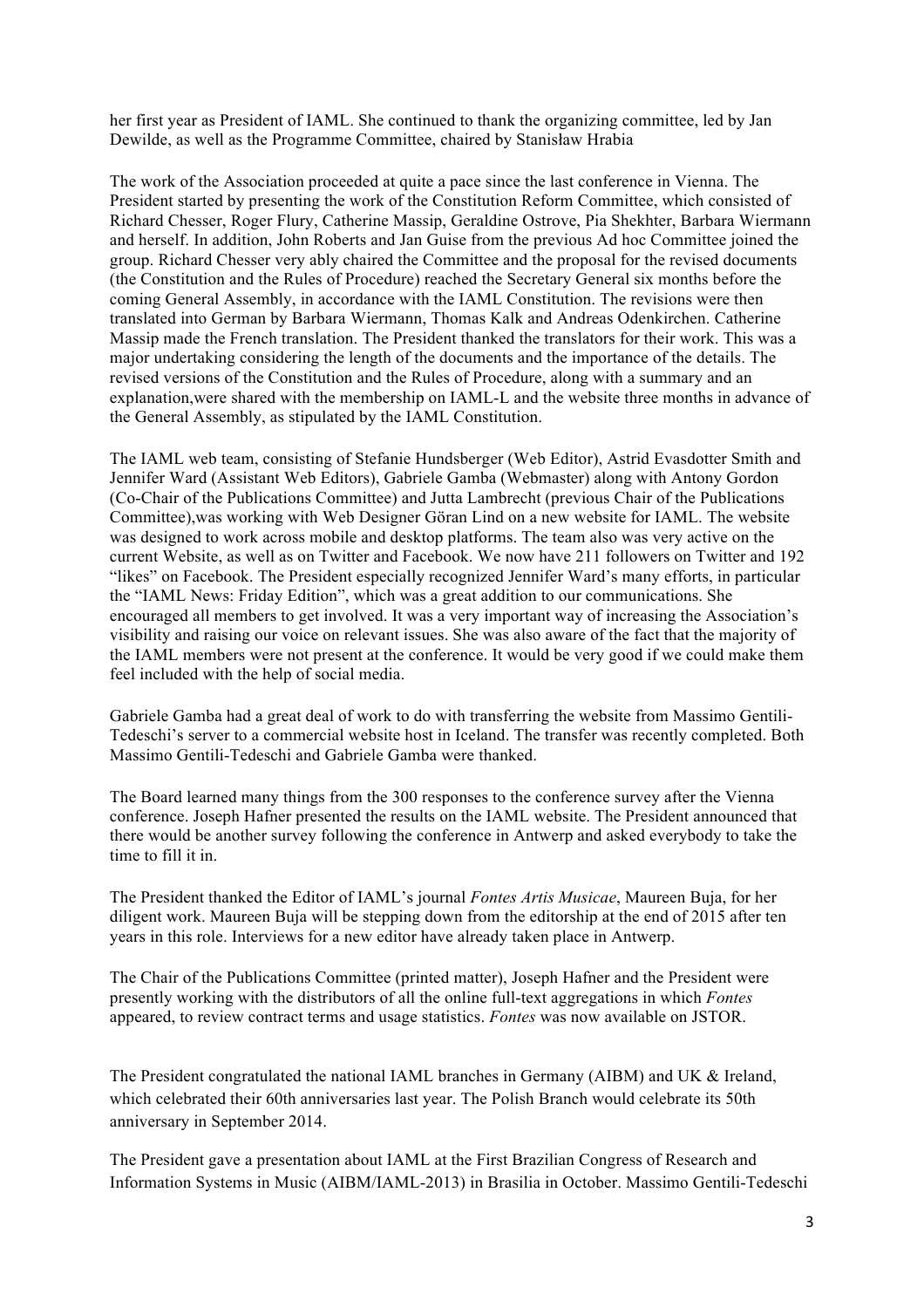was also invited and made a much appreciated presentation about challenges and tools for music **librarians** 

In November, the President participated in a conference called *Keeping Music Alive: Innovative Approaches to Music Documentation and Interpretation* at Ewha Womans University in Seoul, South Korea. Other IAML members were also been invited: Jürgen Diet, Yumiko Hasegawa, Rupert Ridgewell, Pia Shekhter, and Jennifer Ward. Pia Shekhter gave a talk called "Librarians of the World Keeping Music Alive: A Presentation of IAML". She made a report of the conference on the IAML website.

In March, the President participated in the first Conference of the Regional Association for Latin America and the Caribbean of the International Musicological Society, hosted by Casa de las Américas in Havana, Cuba. There were three separate sessions focusing on the four R-Projects. The President spoke about IAML on several occasions, including at the business meeting.

Those three conferences provided excellent opportunities to learn about music librarianship and documentation in Latin America and in Asia. It was also a chance to try to increase participation in IAML from these regions.

The IAML Board gathered for its mid-year two-day meeting in March in Brussels. Topics included finances, national branches, subject commissions, professional branches, committees, working groups, the revision of the Constitution and Rules of Procedure, forthcoming conferences, IAML publications and social media, a proposed Code of Conduct, and much more.

Later in March, the President attended the Music Library Association conference in Atlanta, Georgia, USA, where she gave a brief presentation on IAML at the Business Meeting and showed the invitation video for the conference in Antwerp.

In April, she attended the Annual Study Weekend of the IAML (UK & Ireland) Branch at Fitzwilliam College, Cambridge, UK, together with the Secretary General.

The President was invited by the Canadian Association of Music Libraries (CAML) to be the keynote speaker at its annual conference in late May. In her keynote address she talked about IAML and about the past, present, and future of all four R-Projects.

Finally, the President has been working with Jane Gottlieb and Jim Cassaro, Co-Chairs of the organizing committee, and the rest of the committee members, on the next year's joint IAML/IMS meeting in New York. The conference would take place at the Juilliard School at the end of June. The theme of the conference would be *Music Research in the Digital Age* - a topic relevant to members of both organizations.

The Advocacy Committee approved by Council the previous year in Vienna has now been formed, with Pam Thompson as Chair. The President encouraged members to get involved in the work of the Association now that so much was happening. The conference was a good opportunity to approach members of the Board or chairs of branches and commissions etc.

Some IAML members were honoured with prestigious awards this year: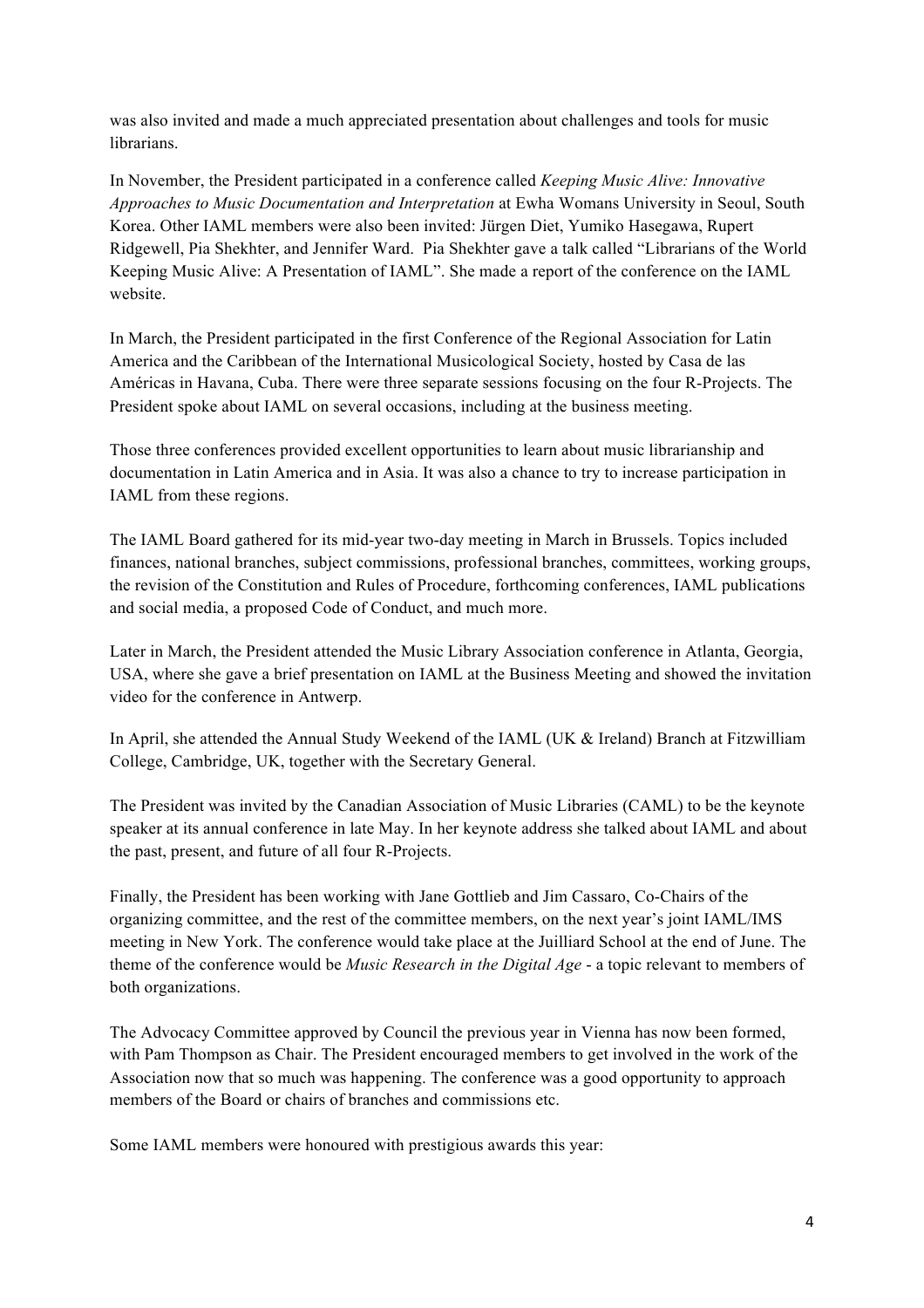IAML's Past President Roger Flury's book *Giacomo Puccini: A Discograph*y (Scarecrow Press) won the 2013 Association for Recorded Sound Collections Award for Excellence in Historical Recorded Sound Research in Classical Music - Discography. The goal of the ARSC Awards Program was to recognize and draw attention to the finest work now being published in the field of recorded sound research.

Veslemöy Heintz, a previous President and an Honorary Member, received the prestigious Medal for the Promotion of Music (Medaljen för Tonkonstens Främjande) given by the Royal Swedish Academy of Music for significant contributions to the promotion of Swedish Music.

Jim Cassaro, a past Vice-President of IAML and current Chair of the Research Libraries Branch, was awarded the 2014 Music Library Association Citation and thus made an Honorary Member of the MLA. This was MLA's highest tribute for lifetime achievement awarded in recognition of distinguished service to music librarianship over a career.

The President will continue to publish quarterly updates in the coming year.

## 4. Secretary General's report

The Secretary General, Pia Shekhter, reported on her activities since the last Conference in Vienna.

She participated in the annual conference of the German National Branch (AIBM), which took place in Berlin in the middle of September. It was a special occasion since AIBM celebrated its 60th anniversary in 2013. She gave a presentation about the network of librarians working at Nordic Music Conservatoires at the session with "Arbeitsgruppe Musikhochschulbibliotheken".

The Secretary General also had the privilege of attending the Annual Study Weekend of the IAML (UK & Ireland) Branch in Cambridge together with the President. She spoke about collaboration between IAML's national branches - something she saw as having a great potential.

The Secretary General was very impressed by the high standards of the two conferences, which were similar to IAML's conferences on a smaller scale: parallel sessions, general assemblies, concerts, farewell dinners etc. She took the opportunity to visit many libraries in Berlin, Cambridge and Oxford and was very grateful to all IAML colleagues who made her feel so welcome.

The Secretary General was included in the group of IAML members, who were invited to the Conference *Keeping Music Alive* in Seoul. It was a great opportunity for IAML to reach out to the Far East.

She shared her impressions from these conferences in three reports on the IAML website.

The Secretary General was a member of the "Constitution Reform Committee" and participated in the discussions leading up to the proposal that would soon be presented by John Roberts.

She thanked all Chairs of IAML's national branches; the Editor of *Fontes Artis Musicae*, Maureen Buja; and the Webmaster, Gabriele Gamba, for once more managing to have all national reports on the IAML website ahead of the conference.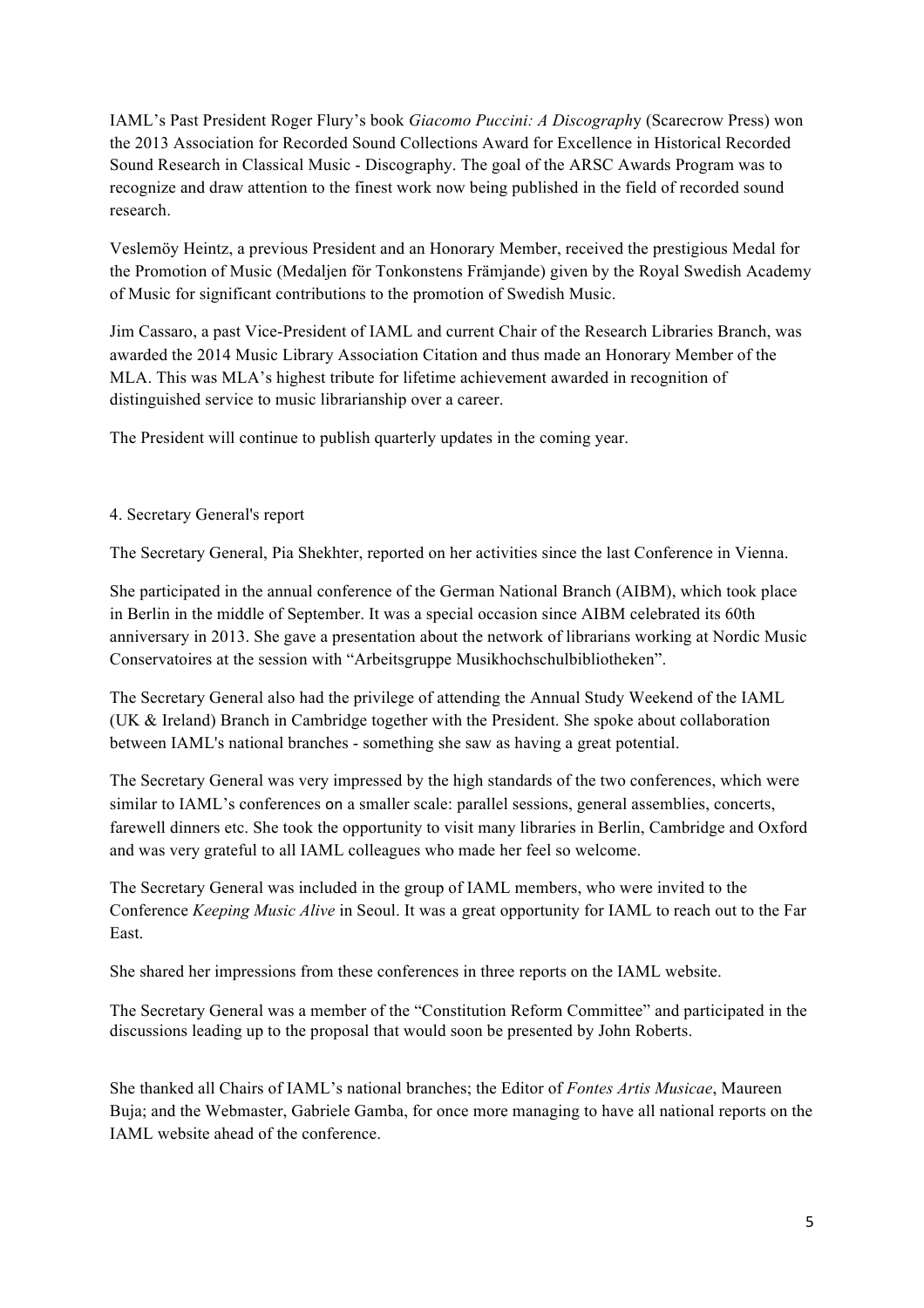The usual secretarial duties were performed during the year, such as preparations for the different meetings with IAML's official bodies, writing minutes, updating yearbooks, corresponding with members, sending invitations, contacting speakers, chairs and translators, compiling the IAML directory etc. She corresponded with newcomers and invited them to the introductory session with the Board and First Time Attendees. She also contacted delegates who wished to have or be a mentor and paired them together. She arranged a special lunch meeting for the Scandinavian and Baltic countries at their request. She also prepared for the elections of officers of branches and commissions, which would take place during the conference week.

The Secretary General announced that she had completed her initial four-year term and had indicated to the Board that she would like to renew her appointment for a further two years with the possibility of renewal at the end of that period. The President put the renewal to a vote. The Council approved unanimously.

## 5. Treasurer's report

The Treasurer, Thomas Kalk, commented on the Financial Report, which was published on the IAML website in advance of the meeting with an announcement on IAML-L.

The Treasurer started by thanking all treasurers and secretaries of national branches for their help and efforts during the year. Income from branch memberships were on target. Dues should be paid by 1 March each year and a current list of members should be sent to the Treasurer by that date. It was important that payments should be made on time and that the membership lists were updated so that the Treasurer could make accurate budget forecasts. In addition, a substantial amount of money could be saved by making sure that the journal was not sent to people who were no longer members or to wrong addresses.

Membership in 2013 had gone down notably. We lost 65 members and it looked as though this trend would continue in 2014. The matter was an item on the agenda for the Roundtable Discussion between the Board and National Representatives on Tuesday morning.

The Treasurer expected increased incomes from royalties in the future. Expenditure was less than budgeted, but the honoraria for the Web Editor and the Assistant Web Editors were postponed to 2014.

A PayPal account was opened, which was especially useful for overseas members. PayPal charged a percentage of the amount paid and was therefore only used for small transactions.

The Treasurer thanked Verena Funtenberger and Andreas Linne for their assistance in auditing the accounts. He also thanked his predecessor Kathy Adamson for her support.

The Board proposed that we should keep membership dues at the present level for 2016: €68 for institutions and  $641$  for individual members. This was unanimously approved.

6. Discussion of proposed changes to the Constitution and the Rules of Procedure

The President started by giving some background information. During the Conference in Vienna the previous year Council had requested that a Committee should be formed to revise IAML's governing documents to reflect the new two-tier structure (Board and General Assembly). The work was completed within the set time frame and according to the stipulations in the Constitution. The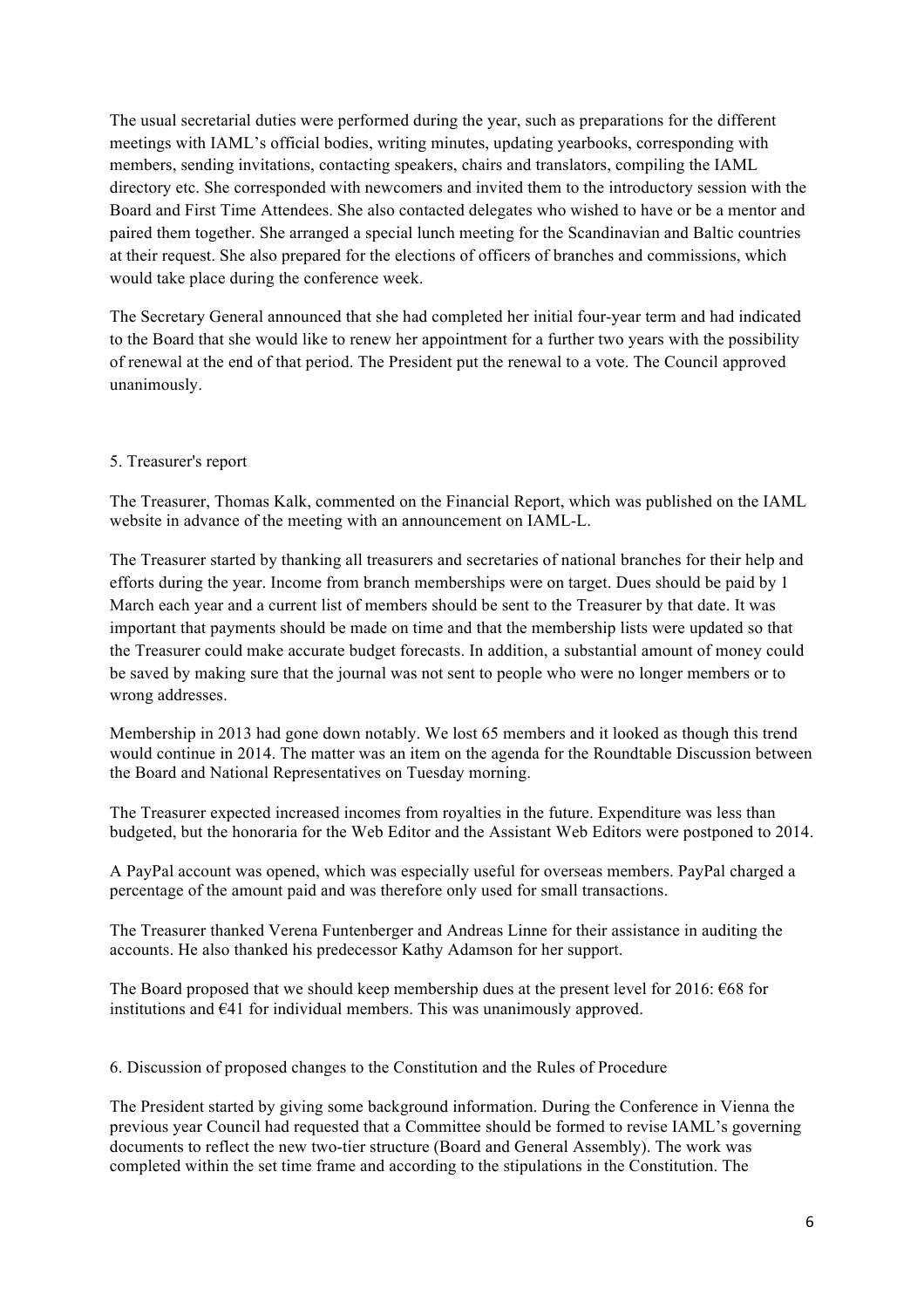following discussion would be led by John Roberts, a member of the Constitution Reform Committee. The President pointed out that all members of the Committee fully supported the report.

John Roberts confirmed that the documents with the proposed changes in the Constitution and the Rules of Procedure were received by the Secretary General six months before the General Assembly in Antwerp, as stipulated in the current Constitution. After the Board's approval they were disseminated to the members (published on the IAML website with an announcement on IAML-L) together with a summary and an explanation three months in advance of the General Assembly, also required by the current Constitution. All documents were published in English, French and German.

The attendees were welcome to discuss separate parts of the proposal, but at the end it would have to be voted on as a whole since the different parts were totally interdependent.

A long discussion followed after this introduction. One controversial point was that the national representatives would no longer have the right to vote on behalf of their respective branch. The Forum of National Representatives was only a consultant body with no voting rights. There was also a concern that people would be afraid to speak in such a large group as the General Assembly.

John Roberts answered that the Council had, in fact, not often exercised its power in recent years. Proposals from the Board were usually unanimously approved. In fact, the second Council session usually had as many attendees as the General Assembly. He expected that people would feel more confident to speak in the two forums, which would be much smaller and more coherent groups with less formal meetings. There would be one Vice-President in each Forum as a liaison with the Board. The Board would not ignore recommendations from these official bodies.

Massimo Gentili-Tedeschi made comparisons with his experiences from IFLA. The delegates of the General Assembly received different numbers of votes depending on the size of the organization they represented. He suggested that we would consider giving the national representatives and the chairs of the commissions and branches additional votes. That might result in a better balance and more involvement.

John Roberts thought that the comparison was not quite relevant since IFLA was a much larger, more complex, and diverse organization. He thought that the gain of giving everybody present an equal chance to vote outweighed the advantages of the IFLA system. The matter had, however, been discussed by the Committee. He emphasized that this would not be the end of the process to change the structure of IAML. It would be easier to make further changes under the new system.

**7.** Voting on the proposed changes to the Constitution and the Rules of Procedure

The motion on the proposed changes to the Constitution and the Rules of Procedure took place during the second Council session. The President summarized the discussion that had taken place during the meeting on Sunday and asked if anybody would like to present any new comments before voting on the motion.

The motion was to accept the changes to the Constitution and Rules of Procedure as proposed by the Ad hoc Committee (including the two corrections handed out as errata at the beginning of the meeting), and in addition to authorize the current President to remain in office for a total of four years, followed by just two years as Past President. The Council approved. There were two votes against and no abstentions. The President recognized that we had just passed a major milestone for IAML

8. Discussion of a proposal to form an Ad hoc Committee on Organizational Structure (Level 2)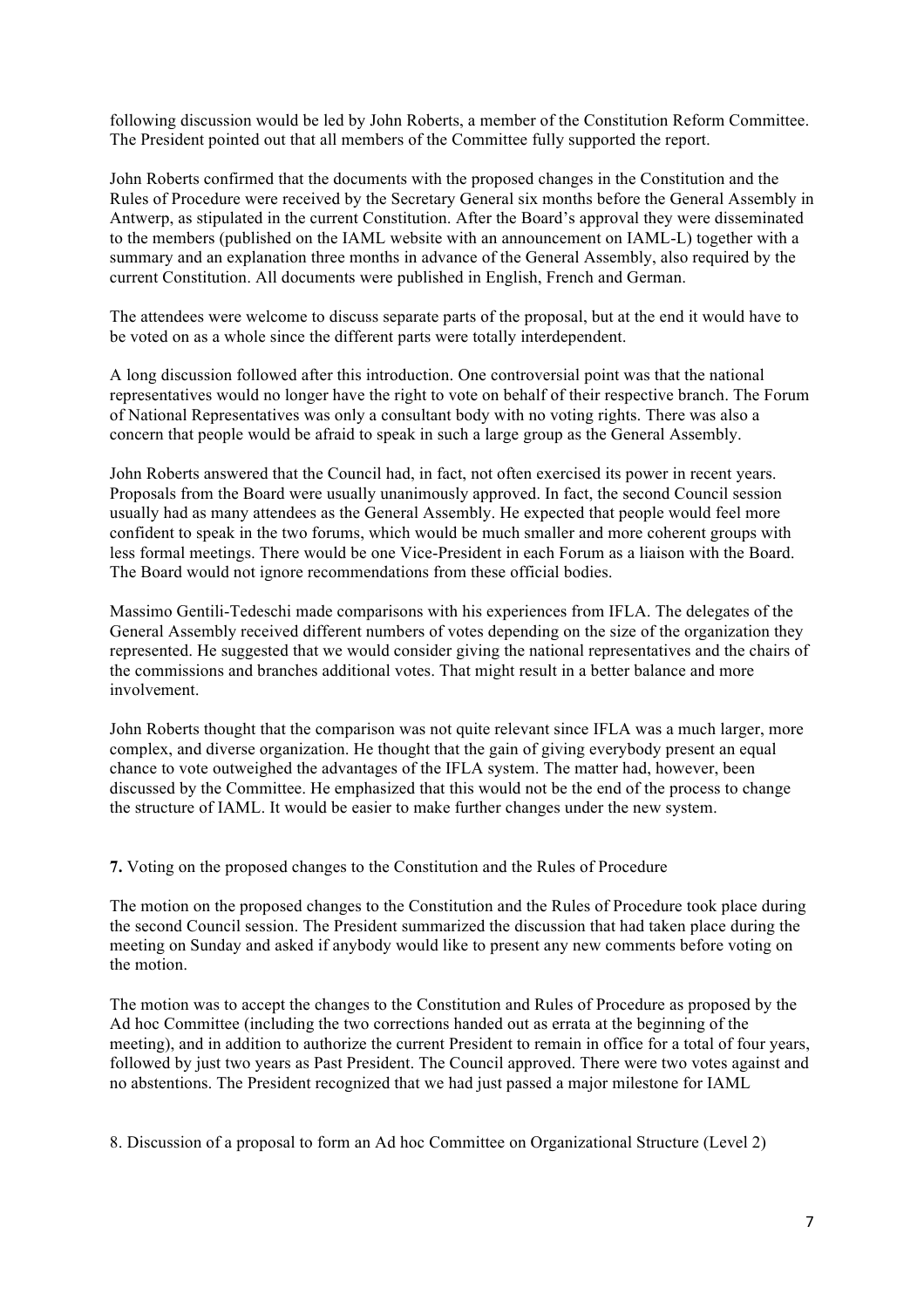The President acknowledged that these changes, however important, were only the beginning of the process of reforming IAML's administrative structure. Several members expressed the opinion that we must continue by looking at other levels in the Association, such as professional branches, subject commissions, committees etc. We must ask ourselves if these were the right groups and if we were focusing on the right things. The Board put forth a proposal to form an Ad hoc Committee on Organizational Structure (Level 2).

According to the proposal the Committee should be composed in a way that balanced members with a broad experience of IAML with fresh faces and voices. There would be a two-year timeline to provide ample opportunity for discussion by everyone. The first step for the Committee would be to produce a report with preliminary recommendations for the mid-year Board meeting. After that a report would be disseminated to the members online for discussions before the Conference in New York in 2015. The Committee would then prepare drafts of terms of references for final consideration at the Conference in Rome in 2016.

The voting would take place at the General Assembly.

## 9. Honorary memberships

The President declared that it was a great pleasure to recommend, on behalf of the Board, that an Honorary Membership would be awarded to John Roberts in recognition of his long service to IAML in many capacities, notably as President and, most recently, as a member of the Committee responsible for drafting the new Constitution. The Board felt that John Roberts fulfilled the criteria for this honour through his active IAML membership and leadership roles, which continued well after his term on the Board was over. The proposal was unanimously approved by Council, but the final vote would take place at the General Assembly.

# 10. The Search Committee for a new Editor of *Fontes Artis Musicae*

The Chair of the Search Committee for a new Editor of *Fontes Artis Musicae*, Joseph Hafner, announced that the Committee proposed Jim Cassaro to take over from the current Editor, Maureen Buja, from 2016. There would be a one year overlap during 2015, when Maureen Buja would continue with the planned issues for 2015 and Jim Cassaro would be working on the issues for 2016. Jim Cassaro was highly qualified for the position with a long and varied background that made him an excellent candidate. The Council approved unanimously.

11. Elections for officers of branches and commissions

Elections for officers of branches and commissions would take place during the week, supervised by Board members. The results would be presented during the General Assembly. There were CVs and photos of the candidates on the conference notice board.

# 12. IAML-L

The list owner, Bonna Boettcher, reported that IAML-L was still running on software at Cornell University. It now had 667 subscribers. Availability was a consistent 99%. The previous problems with certain email programmes, such as Yahoo, had disappeared. IAML-L was hosted on a server at Cornell University. The Cornell implementation of the Lyris software did not have a web version for searching the archive. Searches in the archive needed to be command based. Bonna Boettcher had updated the instructions for how to search the archive, which would be translated and published on the new website. She concluded by saying that there was very little work involved in being the IAML-L list owner.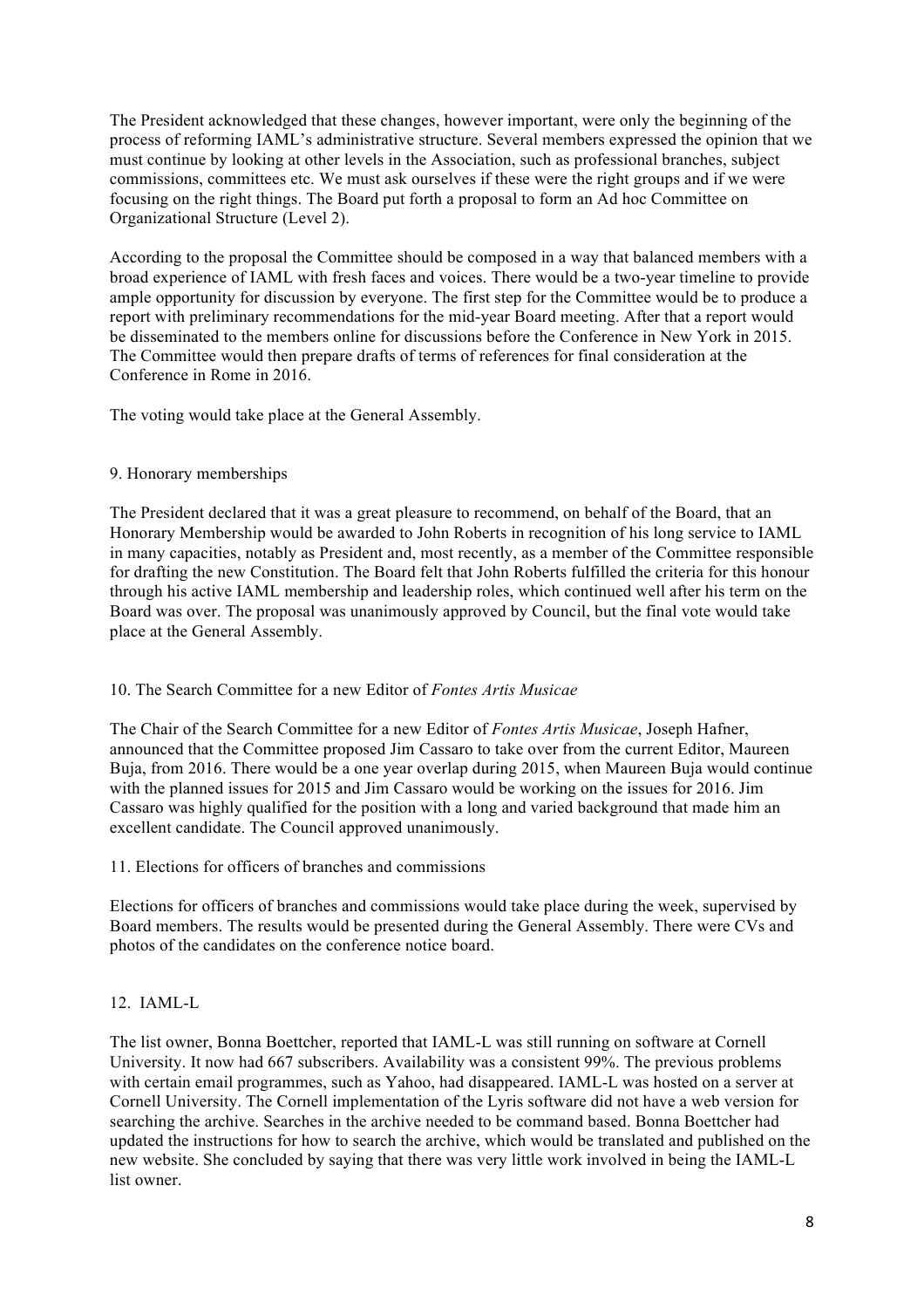13. IAML relationships with other organisations:

a) EBLIDA [European Bureau of Library, Information and Documentation Associations]

No report

b) ICA [International Council on Archives]

Inger Enquist, IAML's liaison person with the International Council on Archives, reported that IAML had not had any business with ICA during the last year. We were, however, using their various standards, for example when updating RISM-C. She also received publications on a regular basis. It was expensive to be an institutional member of ICA. Inger Enquist therefore suggested that we would consider the possibility of having a personal membership through the liaison person instead. She thought that it was important that IAML continued to have a contact person in ICA.

c) IFLA [International Federation of Library Associations and Institutions]

No report.

d) ISMN

Carolin Unger from the ISMN Office in Berlin gave the following report:

The International ISMN Agency's next Annual General Meeting will take place this September in Istanbul by kind invitation of the Turkish ISMN agency which belongs to the Ministry of Culture. The special thing there is that for the first time we will have kind of a joint venture since the three major publication standards will convene consecutively in one week at one place: ISMN, ISBN and ISSN. Many of the delegates of one standard are also responsible for one or both other standards. So we expect some good synergetic effects.

We currently have 56 members. One of the newest is the United States with the Library of Congress maintaining the agency. Susan Vita, Mary Wedgewood, and their colleagues organised last year's splendid ISMN Panel meeting. They showed us in how short a time they had established the agency and developed an impressive website which offers publishers an easy way to apply for numbers and at the same time to deliver metadata to the publications which is of great use for the library work.

Other countries recently showed interest to join the ISMN system: For example Austria, a country that is so far covered by the German ISMN agency. From South America, we have Costa Rica, Ecuador and Guatemala considering membership. And also China is a longstanding prospect. They already translated and published the ISO Standard, so we hope it won't take very long now.

As every five years, the ISMN Standard will be up for systematic review soon. If a ballot proves that the ISO member countries are in favour of a revision a working group will be formed towards this end. This would give us the possibility to update the standard a bit where necessary.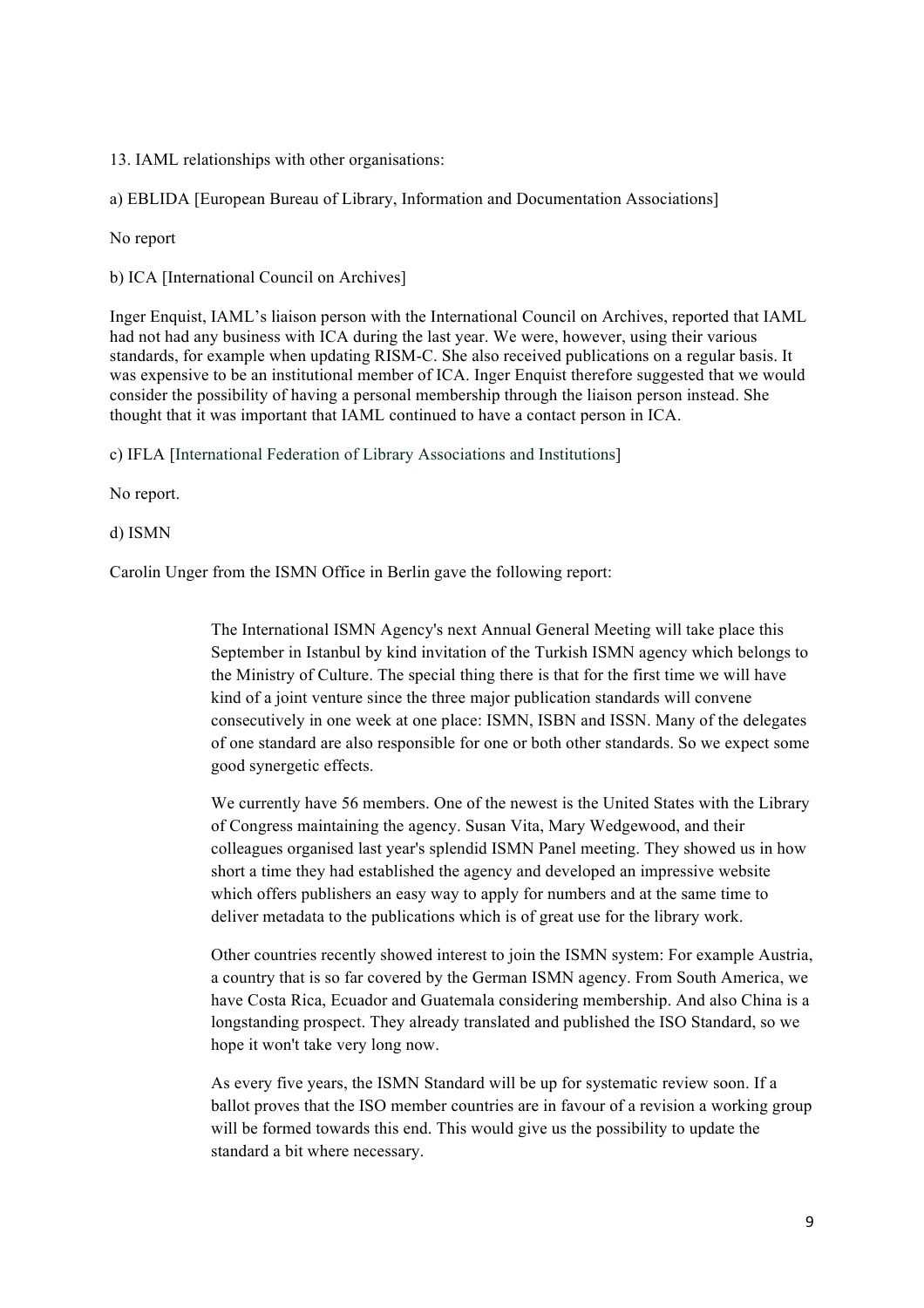We plan to join the Linked Content Coalition (LCC), consisting of several stakeholders not only from international SC9 standards, like ISNI, ISTC, ISBN, ISRC, but also other interested parties as the DOI Foundation, EDItEUR, NISO, CISAC and more. LCC will try to improve the interoperability of these standards by linking them - which is not an easy task. But the aim is to gain a better efficiency in the use of publication standards in general.

For those of you who want to know more about the ISMN system and its benefits you are welcome to attend Tuesday's afternoon session on "New Development in the Musical Heritage Policy" where Hartmut Walravens, the Chairman of the International ISMN Agency, and I will read a paper titled "You can get it if you really want it" since with the ISMN you can really get exactly that edition of music arranged for those instruments you really want. And as a special bonus, Susan Vita will report on the US ISMN agency there as well.

e) ISO [International Organization for Standardization]

No report.

f) AEC [The Association Européenne des Conservatoires, Académies de Musique et Musikhochschulen]

No report.

g) The Grove Music Advisory Group

Jim Cassaro, IAML's representative on the Grove Music Advisory Group, reported on the progress of the work. The spring update in March included a lot of new content, for example 400 articles from the 2nd printed (October 2013) edition of the *New Grove Dictionary of American Music*. A second edition of the hard copy of the *Grove Dictionary of Musical Instruments* would be published at the end of August 2014. One hundred and thirteen articles were uploaded. In the future, Grove Music Online would include multimedia, such as audio- and video content. Other plans for the future included updated coverage of Eastern European music, world music online and a revision of entries on the 17th century in collaboration with the Society for 17th Century Music. One hundred and fifty revised or newly commissioned articles opera had also been added. The database would migrate to a new platform in the fall of 2016 and work on defining the requirements was continuing. Jim Cassaro invited everybody to comment on the ways they currently use the database and what changes they would like to see. It was also possible to make suggestions for new entries, corrections etc. directly on the website.

The Editor of *Fontes Artis Musicae*, Maureen Buja, made an announcement outside the agenda. She reminded everybody that the reports for the conference issue of *Fontes* were due on 1 September. It was important to keep in mind that *Fontes Artis Musicae* was the journal of record for IAML. The conference issue should include not only reports, but also more informal news about what was going on behind the scene. Maureen Buja asked everybody to let her know of papers that would suit the journal.

#### 14**.** Programme Committee

The Chair of the Programme Committee, Stanisław Hrabia, reported on the work since Vienna.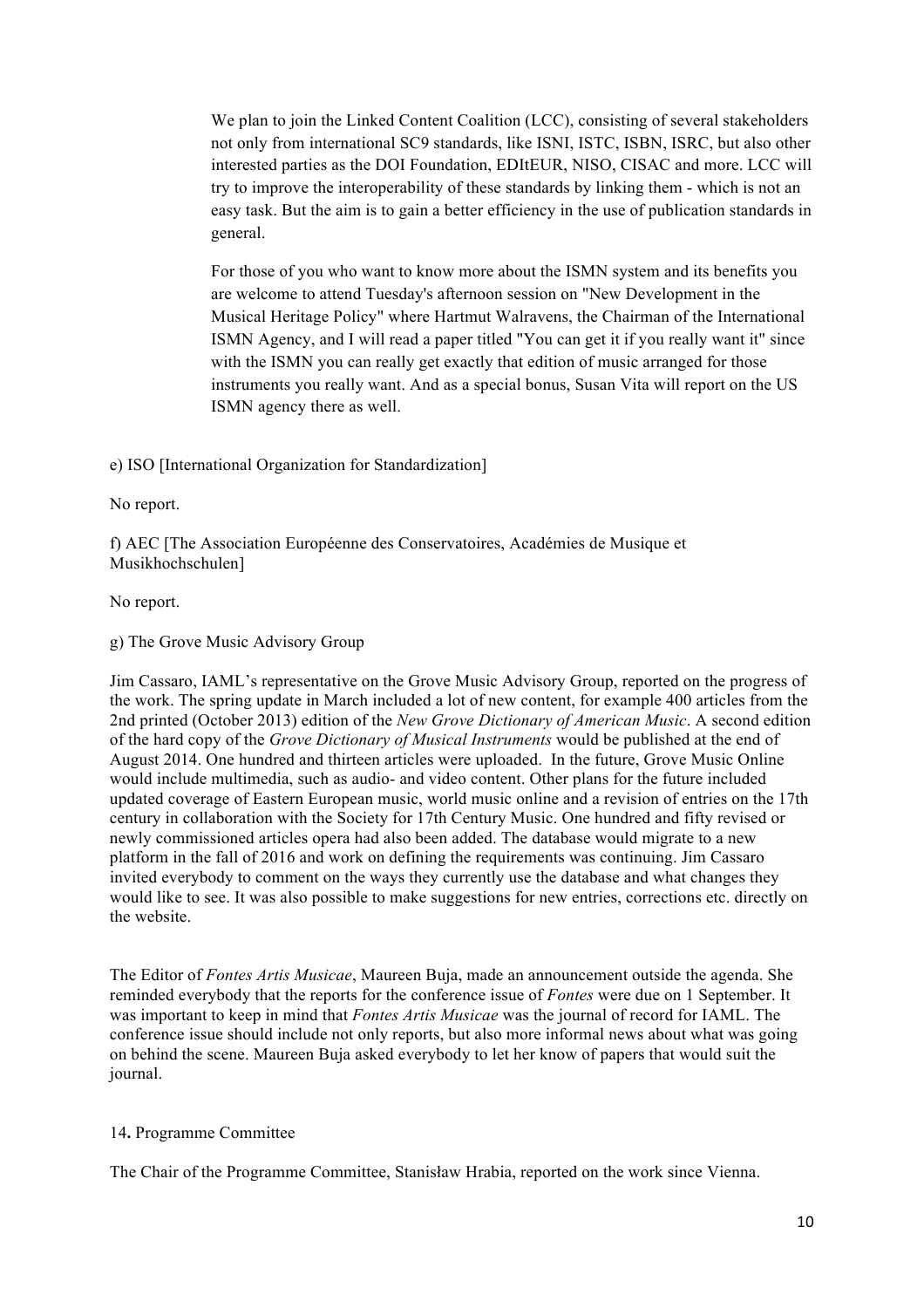By the deadline, 66 paper proposals and 6 poster proposals were received via online submission forms. The preliminary programme was published on the IAML website on 1st February in two versions – with and without abstracts.

The Programme consisted of 69 events: 31 paper sessions and 27 working meetings, as well as 2 coffee corners and something new – a lunch meeting for Nordic and Baltic Countries. There were also evening concerts and concerts during the lunch breaks.

Two new documents were prepared: *Guidelines for Speakers* and *Guidelines for Session Chairs*. The documents were published on the IAML website.

Stanisław Hrabia thanked all speakers, members of the Programme Committee and IAML officers for their contributions.

Several meetings were scheduled during the week. One of them was a planning lunch for a panel discussion about IMSLP (International Music Score Library Project), which would take place during the Congress in New York in 2015.

All current members and newly elected chairs of branches and commissions were invited to the Working Lunch with the Programme Committee on Thursday. Stanisław Hrabia thanked the members who now ended their terms: Marie-Gabrielle Soret, Jim Cassaro, and Geoff Thomason. He then presented the new members of the Committee: Marie Cornaz (Bibliothèque royale de Belgique, Brussels), the new Chair of Archives and Music Documentation Centres Branch; Thomas Leibnitz (National Library of Austria, Vienna), the new Chair of the Research Libraries Branch and Jane Gottlieb (Juilliard School, New York), the new Chair of the Commission on Service and Training.

Jim Cassaro who served on the Programme Committee as the chair of the Research Libraries Branch would continue to work on the Committee as the Representative of the local organizing committee for the Congress in New York, 2015.

When summarizing the current conference programme the members of the Programme Committee pointed out the importance of having more sessions focused on practical topics. This should be kept in mind for the future, especially in sessions sponsored by the commissions.

Jane Gottlieb, the President and Jim Cassaro, Co-chairs of next year's Congress in New York, informed the Committee about the preparations. It would be a joint conference with the International Musicological Society (IMS). The theme will be *Music Research in the Digital Age*.

All deadlines were set for the preparation of next year's congress.

# 15. Outreach Committee

The Board proposed Jon Bagüés as the new Chair of the Outreach Committee following on from Martie Severt. The proposal was unanimously approved. Martie Severt was thanked for all his work over many years.

There was no report.

16. Constitution Committee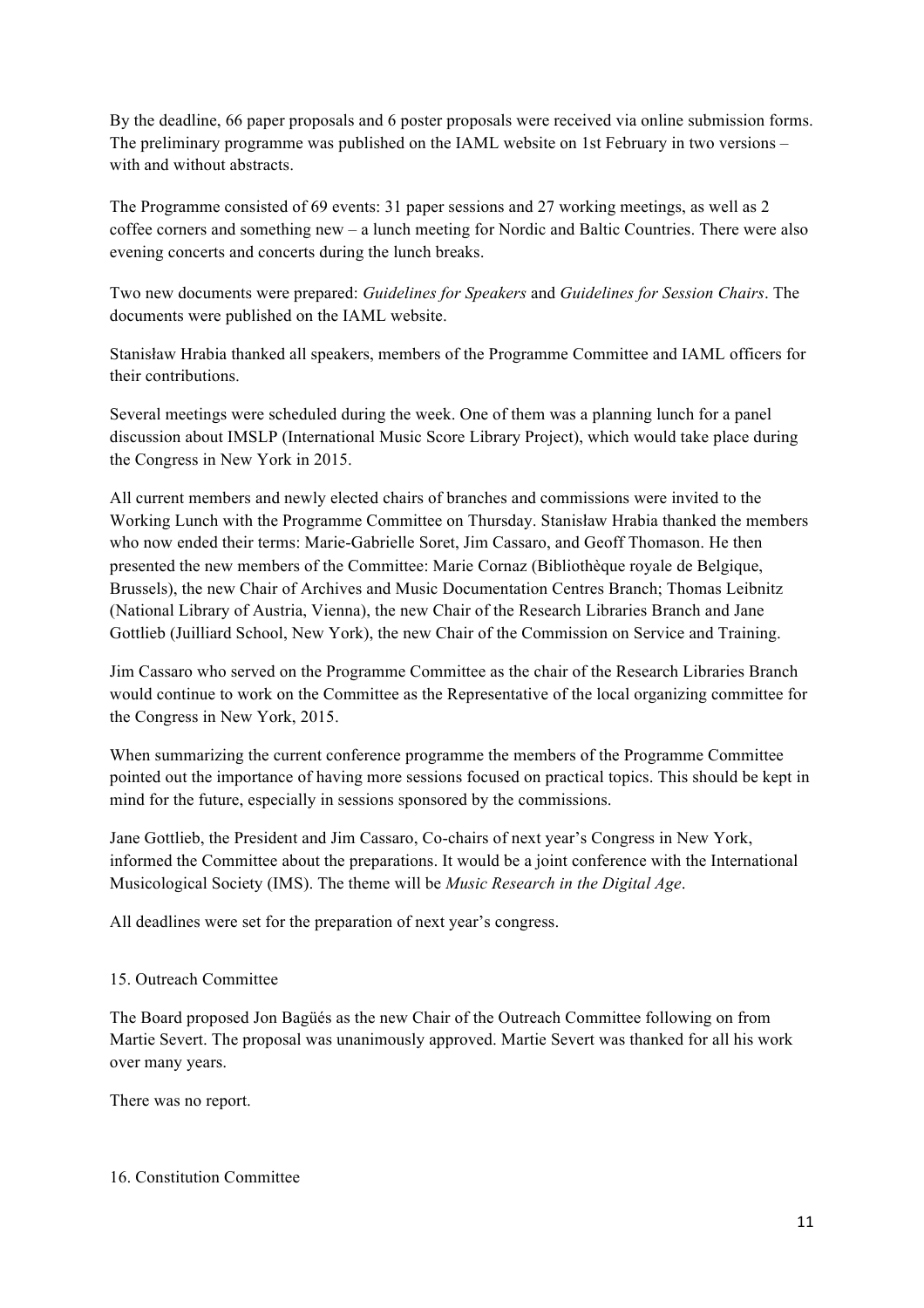# No report.

# 17. Copyright Committee

The Chair of the Copyright Committee, Helen Faulkner, reported that the year had been quiet. This was her last year as Chair and she hoped that somebody would like to take over. The candidate needed to have a good overview of copyright on an international level. At the second Council session the President announced that Claire Kidwell had come forward and stated her interest in the position. The President added that Claire had very relevant experience and knowledge in this area. She was already working with copyright issues in the UK & Ireland Branch. The Council unanimously approved. The President thanked Helen Faulkner for holding this position for many years.

# 18. Advocacy Committee

There were some concerns about a potential overlap between the Advocacy Committee, the Outreach Committee, and the proposed Membership Committee.

The President replied that those three committees in her mind were clearly distinct groups. Probably the names and terms of reference of the groups were not perfectly clear, but that would be a task for the new Ad hoc Committee to sort out.

# 19. Proposal to form a Membership Committee

On behalf of the Board, the President proposed that IAML should form a Membership Committee. The Committee would work on identifying and promoting the value of membership in the Association. IAML could be much more far reaching around the world than it was. The aim was also to encourage more participation in countries where IAML was already active. We needed to strengthen the membership.

The Board proposed the following terms of reference:

- to increase and diversify IAML's membership by reaching out to individuals and institutions associated with music in libraries, archives or documentation centres, particularly in regions currently under-represented in the Association.
- to identify and promote the value of membership in the Association.
- to encourage the active engagement of all members.

Some members emphasized the importance of documenting what we are doing – maybe publishing a book about the history of IAML. The President answered that this was in line with the Board's proposal to establish a position as IAML Historian –an item further down on the agenda.

The Council members agreed that the second bullet point should read:

• to identify, document and promote the value of the membership in the Association.

It was pointed out to the President that the first bullet point in the proposed terms of reference for the Membership Committee was very close to the charge for the Outreach Committee: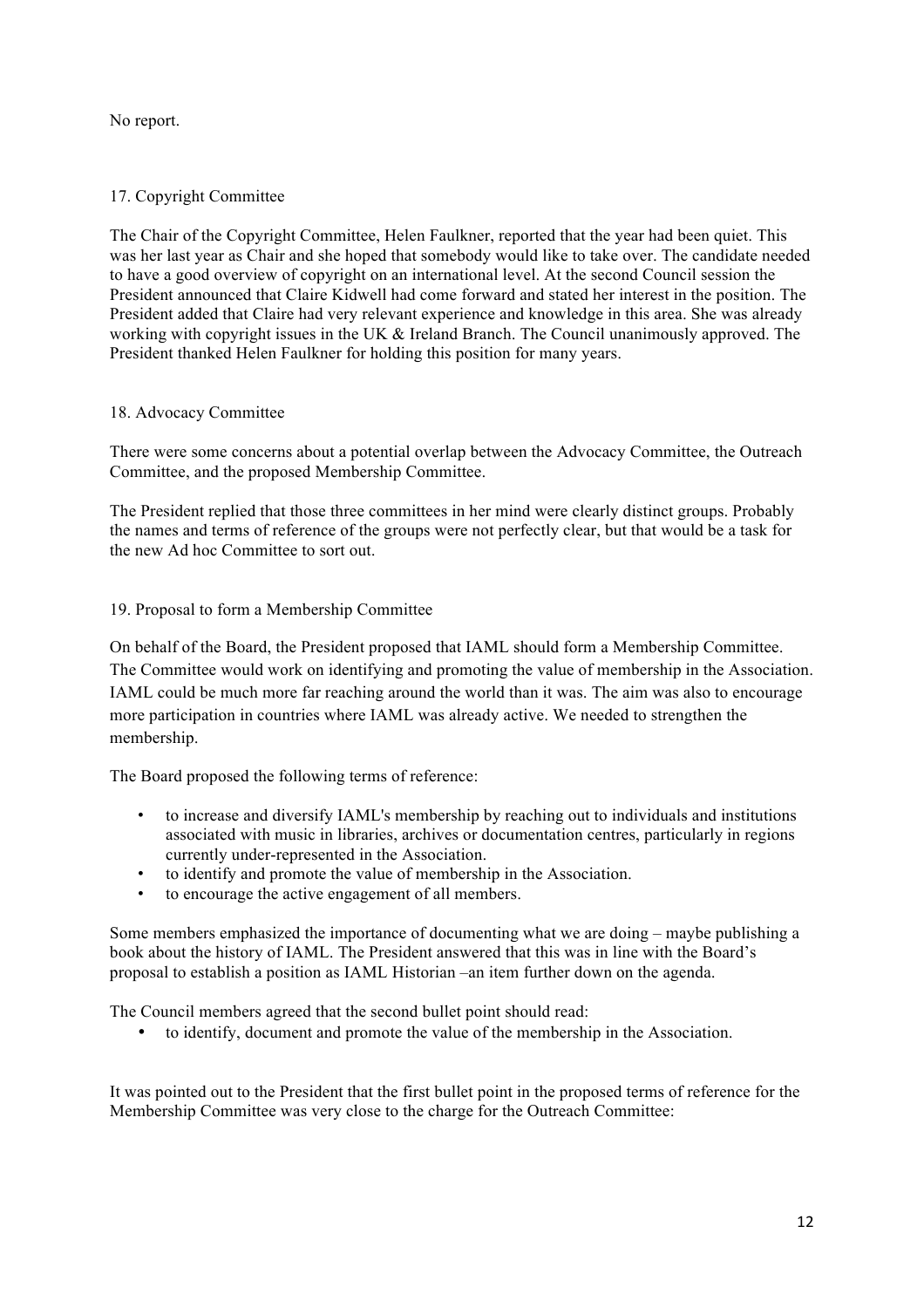• to increase and diversify IAML's membership by reaching out to individuals and institutions associated with music in libraries, archives or documentation centres, particularly in regions currently under-represented in the Association.

Council voted unanimously to give the Chair of the Membership Committee the freedom to remove or adjust this particular phrase in consultation with Jon Bagüés, Chair of the Outreach Committee.

The Council unanimously approved the Board's proposal to form a Membership Committee. The Council also approved Jim Cassaro as Chair. There was no vote against, but two abstentions.

## 20. Proposal to form a Conference Committee

Antony Gordon presented the Board's proposal to form a Conference Committee with the following terms of reference:

> The Conference Committee will act as a central reservoir of advice, experience, and information for conference planning, and will provide a common administrative core so that local conference organizing committees will not have to 're-invent the wheel' for each new conference. It will provide basic website functionality and a common payment system, ensuring compliance with conference guidelines and assisting with outreach support. The Conference Committee will consider proposals for electronic distance participation and recording of proceedings, taking into account related questions of costs and how they might be recouped. Local organizing committees will retain full control over the choice of venues, local staffing, the social programme, and additional tours. The Programme Committee will maintain complete control over programme content.

The Committee could be composed of three representatives from the immediate past conferences and representatives of approved future conferences.

Pam Thompson pointed out that there are guidelines published on the IAML website. She thought that it was very important that the Secretary General, who could advise on the guidelines etc., should be a member of the Committee. The role of the Secretary General in that Committee would also be to keep the Board informed about the progress of the work.

Nienke de Boer informed that Martie Severt, who was the Chair of the organizing committee for the Conference in Amsterdam had prepared a document with "tips and tricks". This document could be a good starting point for the Committee.

Katie Lai stressed that a Conference Committee would be very useful for countries considering hosting a future conference. The Secretary General informed her that, in addition, there were guidelines on the website on how to write an application for hosting a conference.

Antony Gordon said that the Committee would not be able to provide basic website functionality and a common payment system from the start. Members suggested that the terms of reference would say that the Committee should investigate the possibility to provide such assistance.

The President suggested that we would vote on the concept of the Committee and letting the terms of reference be refined in accordance with the comments that had been made.

The proposal was approved by the Council. Nobody voted against, but there was one abstention.

The Council approved Antony Gordon as Chair of the Committee. There was one vote against and no abstentions.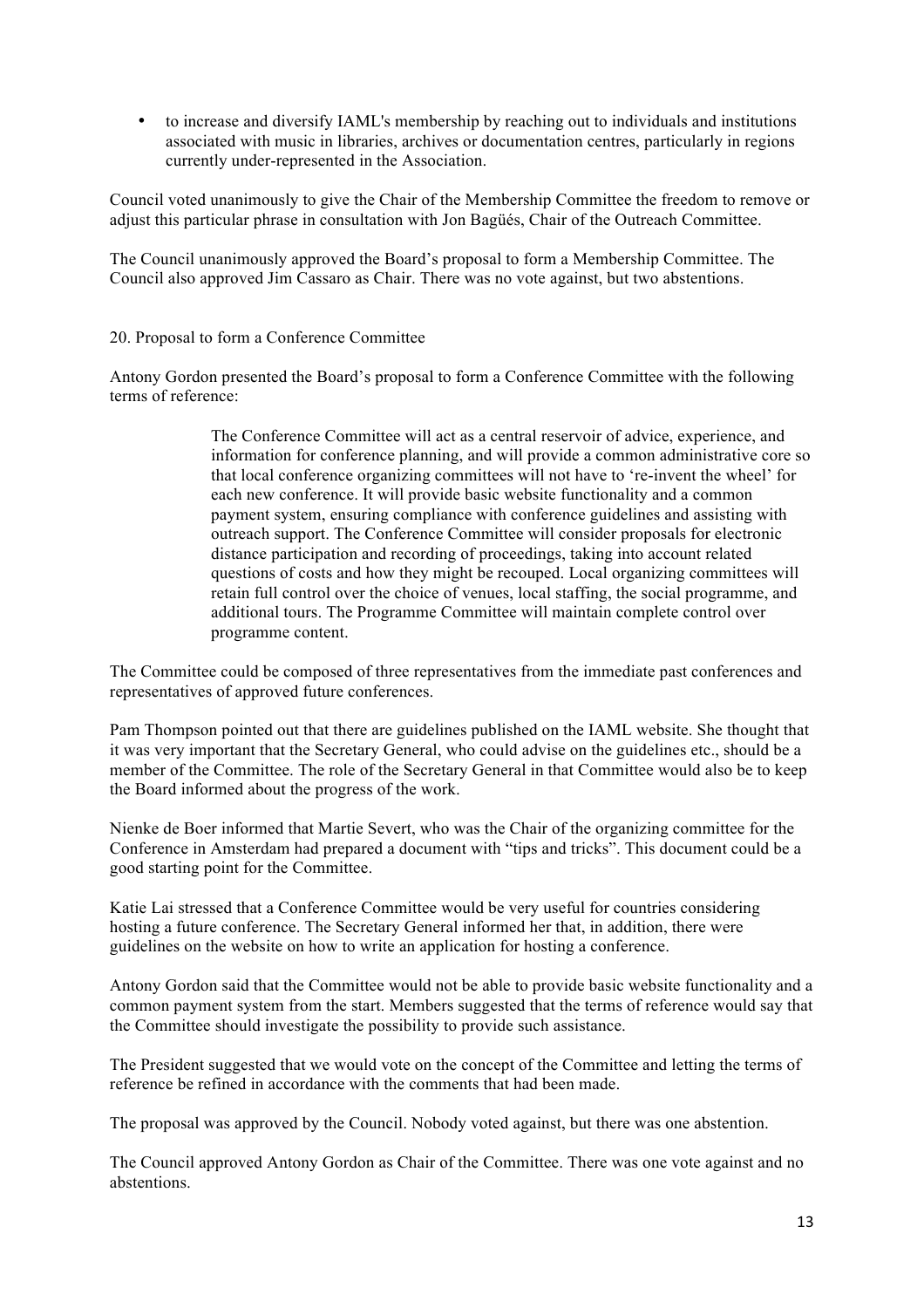## 21. Proposal to disband the Ad hoc Committee on Electronic Voting

The Council approved unanimously the proposal to disband the Ad hoc Committee on Electronic Voting, since the Committee had completed its work. The new system was used successfully the previous year for the Board elections.

## 22. Publications Committee

a) Printed matters

Joseph Hafner and Antony Gordon had been acting as Co-Chairs of the Publications Committee (printed matters and electronic matters) during the last year. A closer look at the Constitution showed that one of them needed to be the Chair. They therefore decided that for the coming year Joseph Hafner would be the Chair and Antony Gordon the Vice-Chair. Antony Gordon would continue to look after the web and Joseph Hafner the printed material.

During the first session the Council unanimously approved the Board's recommendation that Jim Cassaro should be the new Editor of *Fontes Artis Musicae* following Maureen Buja's term. The term of office, however, had not been stated so Joseph Hafner called a new vote. The Council unanimously approved the appointment of Jim Cassaro for a period of 4 years with the possibility of renewal at the end of that period.

Gerry Ostrove had resigned as Editor of "Recent Publications in Music" after many years of dedicated service. Joseph Hafner thanked her and she was given a round of applause. Maureen Buja offered to take over during next year. The Committee would discuss how the publication could move forward.

*Fontes Artis Musicae* would be included in the Full-Text RILM Collection. A contract was signed between the President, on behalf of RILM and Joseph Hafner, on behalf of IAML.

Joseph Hafner and Antony Gordon had tested means of giving members access to JSTOR through the IAML website. As soon as the mechanism was in place members could decide to have *Fontes Artis Musicae* as an e-journal only.

Barbara Wiermann reported that many members in Germany subscribed to the Music collection of JSTOR but not the Arts and Sciences XI. As a result their users did not have access to *Fontes Artis Musicae*. She asked if the situation could be changed. Joseph Hafner answered that he and the President were reviewing all *Fontes Artis Musicae*'s contracts. The issue would be included in the discussion.

JSTOR had a moving wall of one year. Joseph Hafner and Antony Gordon were working on a way to provide access to the most recent issues of *Fontes Artis Musicae* for members, by publishing PDF versions on the IAML website. When this was done and the new website was in place there would be an option for members to cancel receipt of the printed version.

Joseph Hafner and the President were presently working with the distributors of the online full-text aggregations in which *Fontes Artis Musicae* appears: Gale, ProQuest, JSTOR and EBSCO. The aim was to review contract terms and usage statistics and make improvements where possible.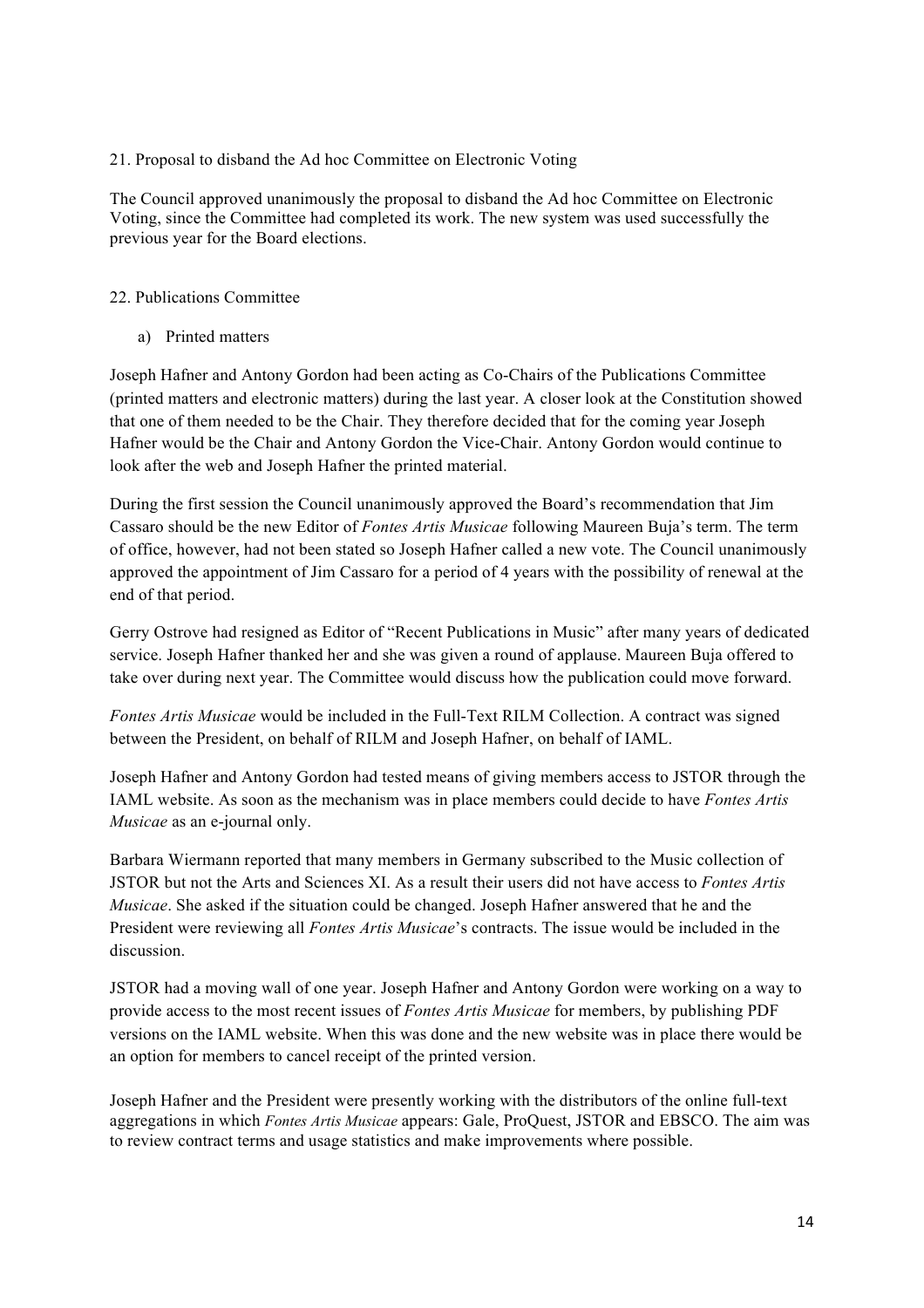The Publications Committee had discussed having National and Committee reports on the IAML website instead of publishing them in *Fontes Artis Musicae* . There would still be a conference issue in 2015. The next special issue of *Fontes Artis Musicae* would have advocacy as the theme.

### b) Electronic matters

The Vice-Chair of the Publications Committee (electronic matters), Antony Gordon, reported on changes that would take place after the Antwerp Conference within the Web Team. The Web Editor, Stefanie Hundsberger, and one of the Assistant Web Editors, Astrid Evasdotter Smith, decided for personal reasons to resign from their posts. The second Assistant Web Editor, Jennifer Ward, would become the new Web Editor and a search for one or two new assistants would take place.

Last year's activities were focused on adding regular news item on the website and keeping other information up to date. This was done by the Web Team with helpful contributions by the Secretary General.

At the Conference in Vienna, a decision was made to commission a new website from two designers based in Stockholm. Work on defining the underlying structure was undertaken by members of the Web Editorial Team and draft designs were approved by the Board at the mid-year meeting. The new website was designed to be easy to use and to work on all platforms – desktops and mobile devices. A working draft copy would be presented during the General Assembly.

The Board decided to allow for the possibility of discreetly displaying advertisements of utility to our membership on the new website, following the example of the MLA website.

Astrid Evasdotter Smith set up a IAML Facebook account last autumn. It was a little slow in taking off, but now had 193 page "likes". A group was set up to develop the page with valuable assistance from Carolyn Dow, who managed the Public Libraries Branch Facebook page and especially Manfred Ullrich from Stadtbücherei Würzburg, to whom many thanks were due. Antony Gordon encouraged participation and asked members to "like" the IAML\_AIBM page and to post to it.

The IAML Twitter account had presently 219 followers and was following 60 accounts. Several members had the ability to tweet for IAML which made it easier to keep matters current. Members with Twitter accounts were encouraged to follow @IAML\_AIBM.

The Webmaster, Gabriele Gamba, was very busy moving the IAML Website together with the membership database to a commercial web-hosting site in Iceland. The domain name iaml.info was also re-registered there. Antony Gordon expressed his sincere gratitude to Massimo Gentili-Tedeschi, who hosted the IAML website on his office server for a long time and to Gabriele Gamba for his hard work with this complex task.

Antony Gordon finished his report by giving special thanks to Jennifer Ward for her initiative to set up and for running the weekly Friday news on the IAML website, which had become a regular port of call for members and was always linked through Twitter. Jennifer Ward was given an enthusiastic round of applause.

The Council unanimously approved Jennifer Ward as the new Web Editor. The Treasurer reported that the cost of two new Assistant Web Editors were included in the budget presented on Sunday. One of the posts was only for one year (to assist with the move to the new website). The Council granted the Board permission to appoint two new Assistant Web Editors.

#### 23. *Fontes Artis Musicae*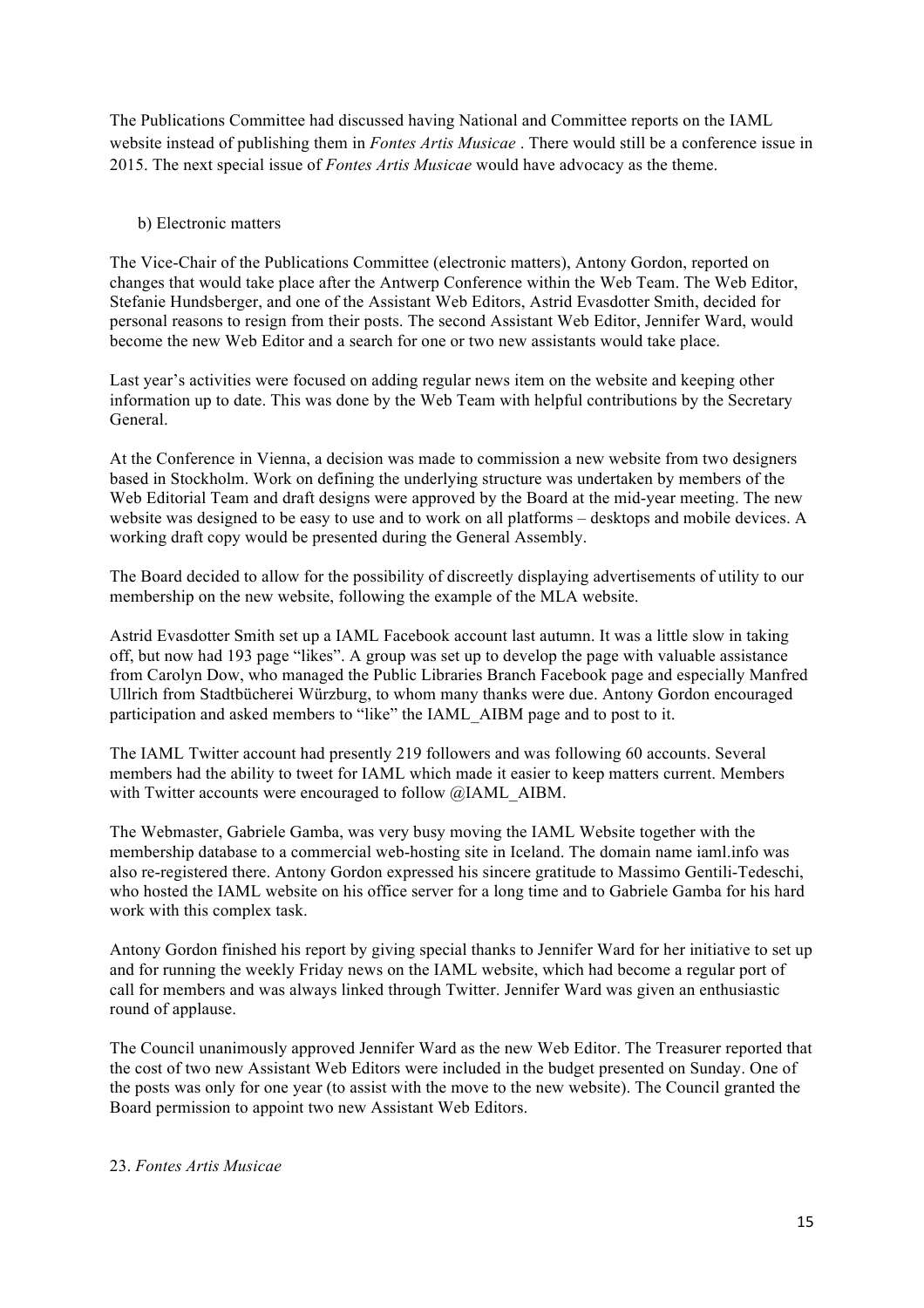The Editor of IAML's membership journal *Fontes Artis Musicae* gave the following report:

Fontes Artis Musicae Report to the Council 2014

For 2014, Issue 1 is mailed, issue 2 is mailing shortly, and issue 3 is in final review with the guest editors. I am pleased to announce that our Special Topics issue this year is entitled *When Music Goes Digital*, guest-edited by Jantien Dubbeldam in the Netherlands and Katie Lai in Hong Kong. The contents range from how an Opera Listserv improved content on Wikipedia, an overview of IMSLP by the founder, a Bavarian digitisation project, and how the reference resources on the web has improved the research methodology for one Japanese musicologist, among many other fascinating topics.

Digital Projects from Around the World (TBC), *Jantien Dubbeldam and Katie Lai YY* Opera-L and Wikipedia,,*Robert Kosovsky*

Challenges to Music Documentation: Design and Implementation of a Web-based Content Management System for East Asian Music Education Documents, *Hyun Kyung Chae, Eun-Ha Kim, Min-Soo Lee, Otgonjargal Myagmar*

The Potential of a Music-Inspired Algorithm for Music Document Grouping, *Zong Woo Geem, Jeong-Yoon Choi*

A Librarian's Guide to IMSLP, *Edward W. Guo*

Digitization and Presentation of Music Documents in the Bavarian State Library, *Jürgen Diet*

Neo Score (TBC), *Anneleen Van Boxstael*

MuziekDingen: Learn about Social Media and Music, *Rob Coers and Jeroen de Boer*  How Google Changed Music History Research and How the Materials of Music History Should Be Built Over the Internet In the Future?, *Hiroshi Yasuda*

Issue 4, as usual, is being created this week. All of the National Branch reports have already been received, edited, and are posted on the IAML website. Please send all corrections, additions, emendations, etc. for national reports to me by 1 September. All reports from this meeting are due to me by 1 September.

Looking forward, our Special Topics issue for 2015 is scheduled to be an Advocacy issue, guest edited by Pamela Thompson. This is an outgrowth of the new Advocacy Committee and I would like everyone who has faced problems of accreditation, had needed something substantial to back up their assertions to the higher-ups, etc., to be part of the discussion of what needs to be in this issue. I would like it to serve as a reference point for articles that support IAML's mission statement and our own feelings about the importance of music libraries and the need for specialist librarians and specialist training. This is an ideal time to create that support article you always needed, be it on the cost and advantage/disadvantages of outsourced cataloguing or a definitive statement on the importance of Classical repertoire in the  $21<sup>st</sup>$  century.

#### Thanks and Staff Changes

Abstract translators this year have been Thomas Kalk for German and Daniel Paradis for French. Rupert Ridgewell has continued in his role of Assistant Editor, helping move papers through the editing process. Stanley Boorman of New York University took over the Indexing of the journal this year. David Sommerfield has helped with the creation of the annual Recent Publicattions in Music. I would like to thank all for their work.

The Ad Manager is Kathleen Haefliger and I would like to find her an assistant – if you're interested in being involved and helping, please talk to her or me. Geraldine Ostrove has retired from "Recent Publications in Music" and I have taken her place. The Recent Publications in Music column started as a hand-list circulate at the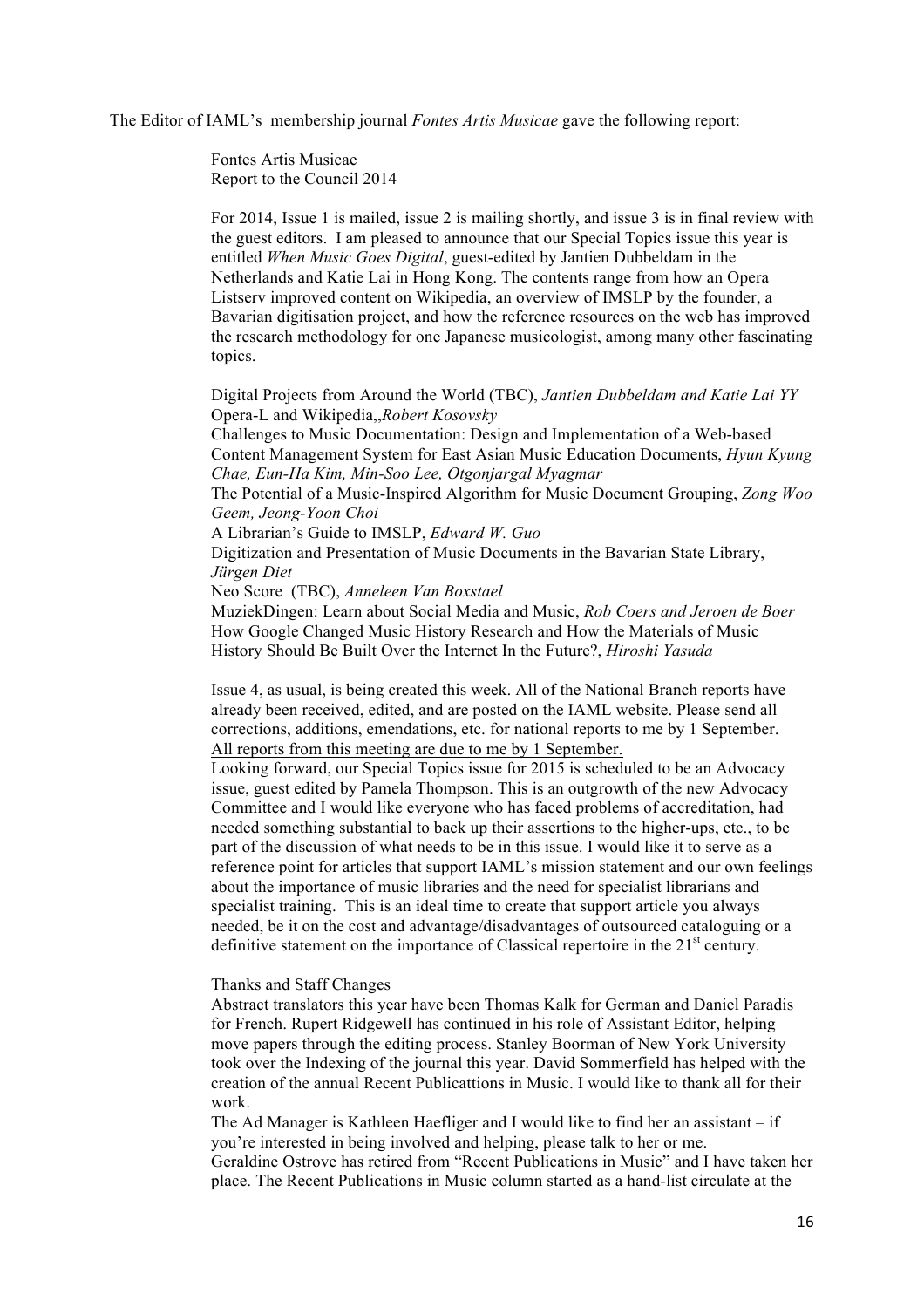Bibliography Commission meeting starting in the late 1980s. By 1989, the list was a column in Fontes and ran as an annual list for the next 20 years. At the 20-year mark, the list had gotten so large that we moved it to the IAML website. Last year's list was over 150 pages with contributions from over 30 countries. Geraldine created a wonderful and unique international tool and I would like to recognize her achievement and her very hard work for IAML.

#### **Statistics**

In 2013 we published 19 articles, and also had material from our Contributing Editors. Over the last year, from 2013:3 to 2014:2, we have published 34 reviews.

Thank you to everyone for your help in getting our journal out, for your articles and submissions, and I look forward to a great next year.

#### 24. Working Group on Access to Performance Ephemera

Rupert Ridgewell, Chair of the Bibliography Committee, reported that the Working Group on Access to Performance Ephemera held two productive and well-attended meetings during the conference week. A test version of the newly upgraded Concert Programmes Database was demonstrated and discussed. The enhanced database would be launched at the end of the year. There were several plans for developing the scope of the database in the future: to include ephemera collections and other resources held internationally and to collaborate with other similar projects, such as the Big Data History of Music project in the UK. The Council unanimously approved the proposal to renewal of the Working Group with Paul Banks serving as Chair for a second term of office.

#### 25. Libraries in Music Teaching Institutions and Accreditation Working Group

The Chair, Federica Riva, reported that a short questionnaire had been composed during the Conference in Vienna the previous year and distributed among the members of the working group. The result was discussed in Antwerp. It was obvious that the situation looked very different in the different countries. There was a definite need for a statement of some essential principles of the role of the librarian in the accreditation process. Such a document was formulated, but needed some polishing.

Federica Riva proposed that a new working group should be established with the charge to formulate guidelines for information literacy. The need had been identified by the present working group.

Richard Chesser interjected that the Constitution Reform Committee had suggested that a proposal to form a new working group should be sent to the Board in time for the mid-year meeting before it was presented to the members. Federica Riva withdrew the proposal.

The Libraries in Music Teaching Institutions and Accreditation Working Group was disbanded by Council.

#### 26. The IAML Archive

IAML's Archivist, Inger Enquist, started by making an announcement. She was going to retire in the autumn and Judy Tsou would replace her as IAML's liaison with ICA (the International Council of Archives). The Music and Theatre Library in Stockholm would soon employ a new archivist, who would take care of IAML's archive, among other duties. Since this person would not necessarily be a IAML member it would be the responsibility of the Secretary General to make sure that all relevant material would be sent to the archive. The Archive contained about 20 linear metres of documents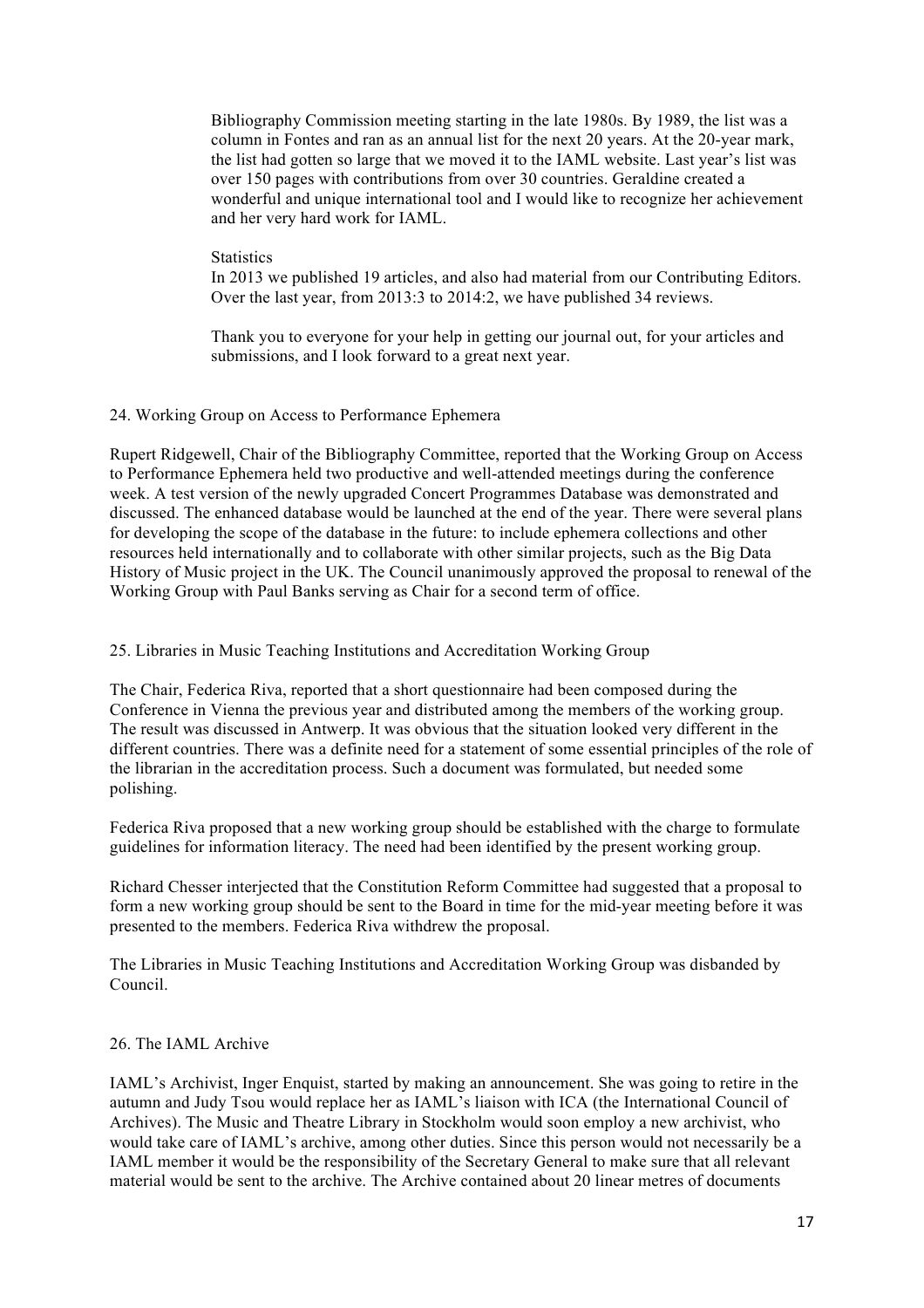from IAML's foundation to the present day. Inger Enquist recently updated the inventory of the IAML Archive and published it on the website. During the work she was impressed by what the Association achieved over the years. Inger Enquist was cordially thanked for all her work, reporting on archives and looking after the archive within IAML for so long. She was given a hearty round of applause.

## 27. Working Group on Access to Music Archives

The Co-Chair of the Working Group on Access to Music Archives, Inger Enquist, reported on the plans to update the data in the RISM-C directory and make it an online database, with added information and links. This would be a great benefit for both IAML and RISM. The project would start with countries in Europe. The proposal to extend the Working Group for an additional term of three years was unanimously approved. Council also unanimously approved of Klaas Jaap van der Meiden to replace Inger Enquist as Co-Chair of the Working Group.

## 28. Proposal to establish a new position of IAML Historian

The President proposed the establishment of a new position of IAML Historian, an idea originally instigated by Roger Flury:

The role of the IAML Historian is to chronicle the development of IAML as an international organization. This work can take several forms including, but not necessarily limited to, the following:

- Periodic essays that continue the story as written by Harald Heckmann, Honorary President of IAML, in honour of IAML's 50th Anniversary in 2001.
- Annual updates to the IAML Chronology published on the IAML website; a calendar of yearly developments, from the creation of IAML to the present day. These updates record, in brief note form, changes to office bearers, significant innovations, projects, awards, conferences, Board activities, and any noteworthy events that have had an impact on the international body.
- Recorded oral histories and written interviews with current or retired members.

The IAML Historian may call upon long-standing members to substantiate information before it is published. The IAML Historian will also work closely with the Secretary General and IAML Archivist. All material will be reviewed by the Secretary General and the Chair of the Publications Committee before publication on the organization's website and/or any other dissemination.

The IAML Historian is selected by the Board and formally appointed by the General Assembly for a period of two years, renewable for further periods of two years by mutual agreement up to a maximum period of four terms (eight years). Each renewal will require formal approval from the General Assembly.

The office carries no stipend.

Massimo Gentili-Tedeschi thought that it was a good proposal and emphasized the role of the IAML Archive. The charge of the IAML Historian should also be to publish interesting material.

John Roberts stressed that we should not forget the oral history component. Transcriptions of recordings should be archived.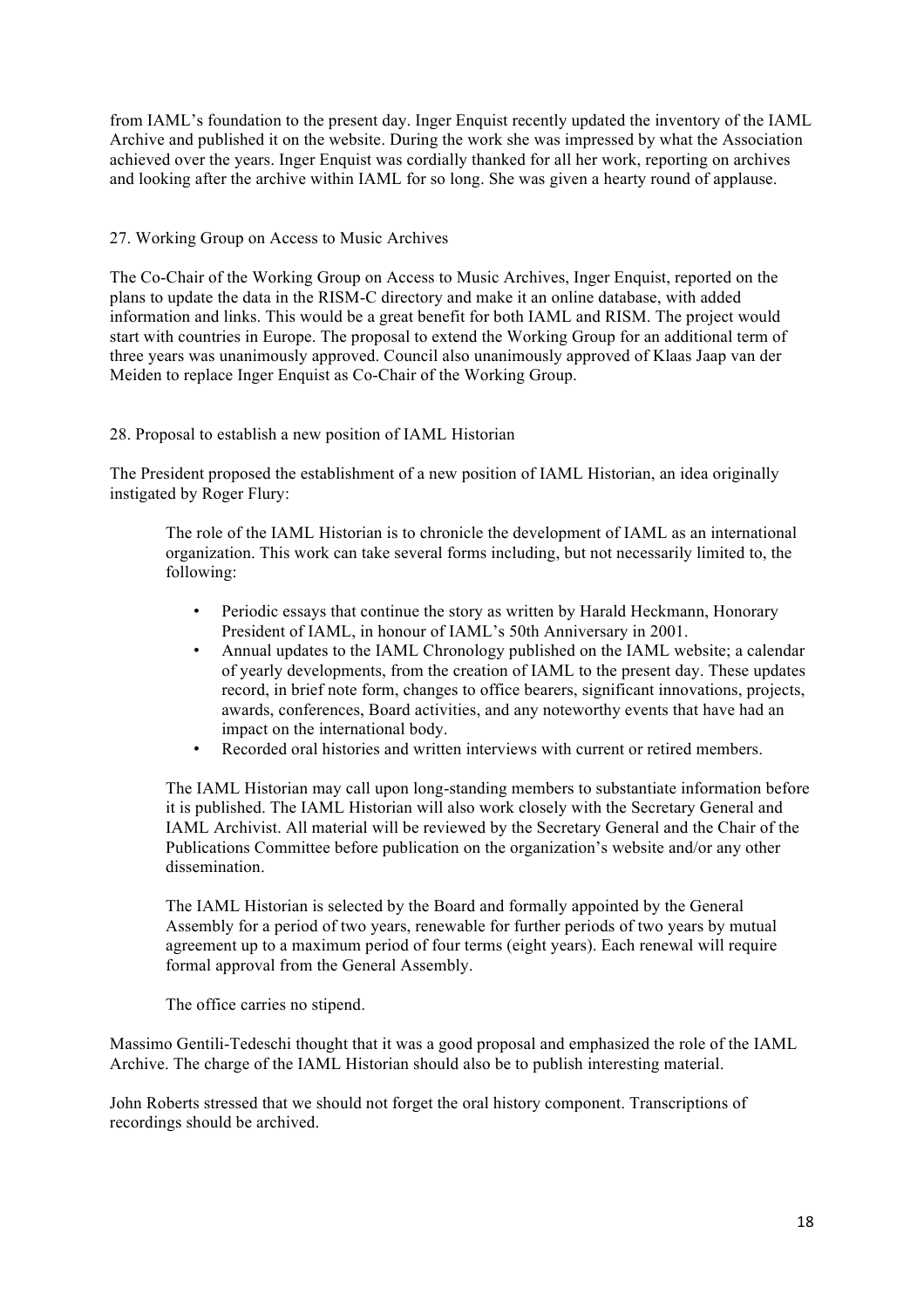The Proposal to establish a new position of IAML Historian and the terms of reference with the proposed amendments were unanimously approved by the Council. Roger Flury was unanimously elected as our first IAML Historian.

### 29. National branches

- a) The Board had received an application to form a national branch in Brazil. The proposed constitution was in line with IAML's Constitution, so the Board was happy to give its approval. The Council welcomed the first national branch in Latin America.
- b) The French and federal bilingual community and the Flemish community within Belgium, as well as the IAML Board and Richard Chesser (as Chair of IAML's Constitution Committee), had all worked hard during the year to find a way to establish a IAML national branch in Belgium that met the needs of the all constituencies. Several ideas and constitutions were drafted and discussed. However, enough common ground among these groups needed to form a national branch had not yet been found, so at present, a national branch in Belgium would not be established.

## 30. Future conferences

a) New York

Next year's conference would take place in New York from 21st to 26th June in 2015. It would be a joint conference with the International Musicological Society (IMS). The theme for the Conference would be *Music Research in the Digital Age*. The Juilliard School at Lincoln Centre would be the principal venue. The organizing committee made a presentation during the General Assembly.

b) Rome

The Italian IAML Branch would host the conference in Rome from 3rd to 8th July 2016. The Conference would take place in the Auditorium Parco della Musica – home of the Academia Nazionale di Santa Cecilia. There would be possibilities to take advantage of concerts offered in the Auditorium during the summer season. The venue was situated ten minutes from Piazza del Popolo in the very centre of Rome. There would be many opportunities to make interesting study visits, for example to the Vatican Library.

c) Riga

The Board received an application from colleagues in Latvia to host a conference in Riga in 2017. The conference venue would be the newly inaugurated National Library. There were still some uncertainties about the budget which needed to be solved. As soon as anything is be confirmed an announcement will be made.

# 31. IAML Code of Conduct

Jerry McBride brought the Board's attention to the need for a Code of Conduct because some institutions in the United States would not allow their employees to attend a conference when such a code was not in place. Other institutions outside the USA also adopted Codes of Conduct as well as international library associations, such as IFLA. Without a code this could have implications for the Conference attendance in New York in 2015.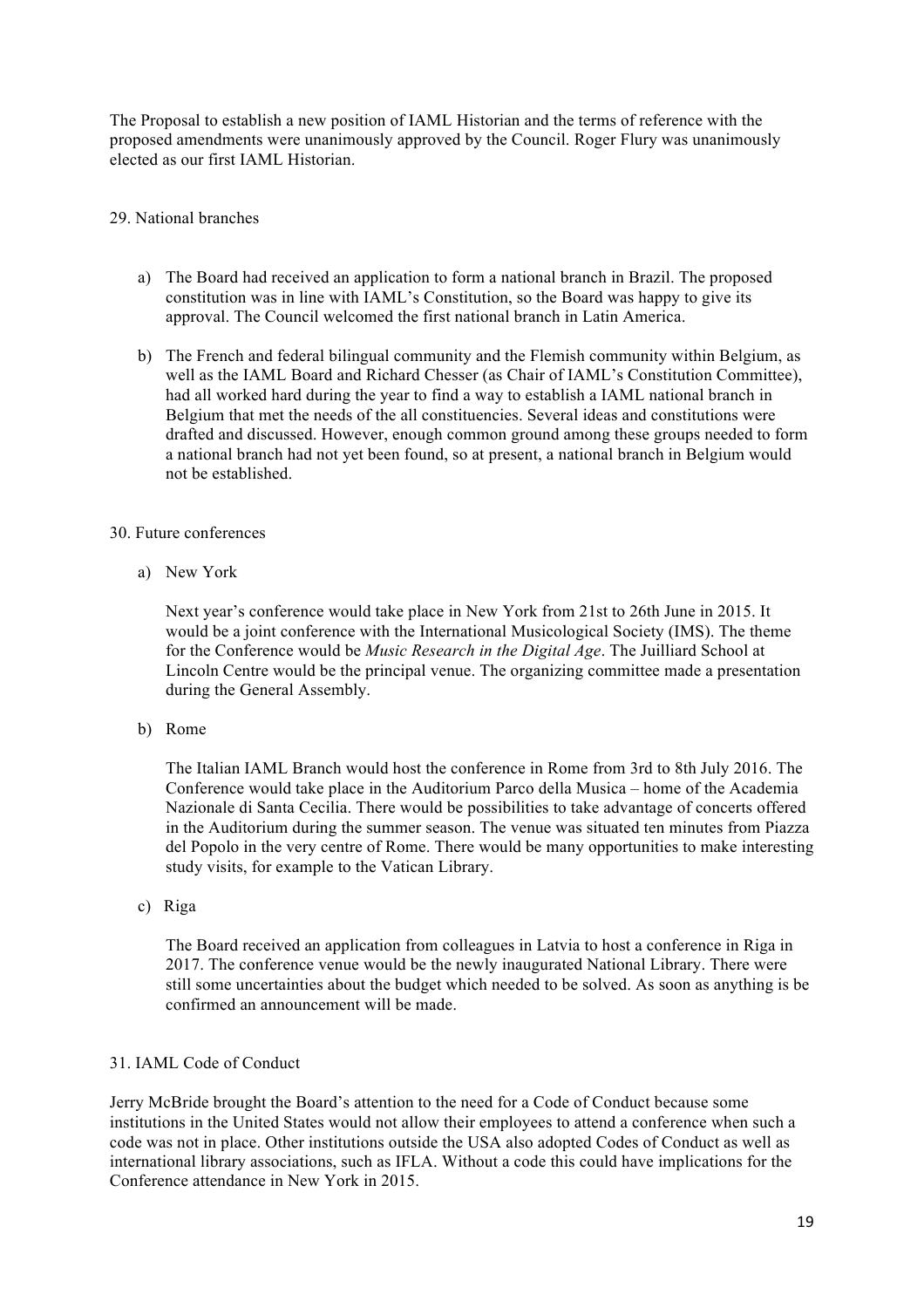The Board composed the following draft, modelled closely on other similar documents:

The International Association of Music Libraries, Archives, and Documentation Centres (IAML) holds professional conferences to enable its members to participate in professional work in an international context, build professional networks, and discover new products and services for professional use. To ensure the opportunity for all participants to benefit from the event, IAML is committed to providing a harassment free and welcoming environment for everyone. As an association, IAML is strongly committed to diversity, equity, and the free expression of ideas, based on a firm belief in the value of civil discourse and the free exploration of competing ideas and concepts with a fundamental respect for the rights, dignity, and value of all persons. Within the context of IAML policy and the professional practices of librarianship, critical examination of beliefs and viewpoints does not, by itself, constitute hostile conduct or harassment. Similarly, use of sexual imagery or language in the context of a professional discussion might not constitute hostile conduct or harassment. IAML seeks to provide a conference environment of mutual human respect. We recognize a shared responsibility to create and maintain that environment for the benefit of all. Some behaviours are, therefore, specifically prohibited:

Harassment or intimidation based on race, religion, language, gender, sexual orientation, gender identity, gender expression, disability, appearance, or other group status.

Sexual harassment or intimidation, including unwelcome sexual attention, stalking (physical or virtual), or unsolicited physical contact.

Intimidation of speakers (verbally or physically).

Speakers are asked to frame discussions as openly and inclusively as possible and to be aware of how language or images may be perceived by others. Speakers are expected to be respectful to their audience and may not dictate to members or groups of members whether they are permitted to attend their session nor to prescribe where they are permitted to sit. Participants may and do exercise their option to leave a session or a conversation.

All participants are expected to observe these rules and behaviours in all conference venues (physical or virtual) and conference social events. Participants asked to stop a hostile or harassing behaviour are expected to comply immediately. Conference participants seek to share knowledge and perspectives, learn, network and have fun, and must do so responsibly and with respect for the right of others to do likewise. Please be assured that the Association strongly disapproves of any behaviour that violates this Code. The Association will treat seriously any suggestion that such unacceptable behaviour has taken place. Any claim to that effect will be responded to immediately by the conference administration or the Board, referring to external authorities if appropriate to the circumstances. A follow up report will be made to individuals who initiate an investigation in accordance with this Code.

The Document was published on the IAML website in June and reported as such for members to review.